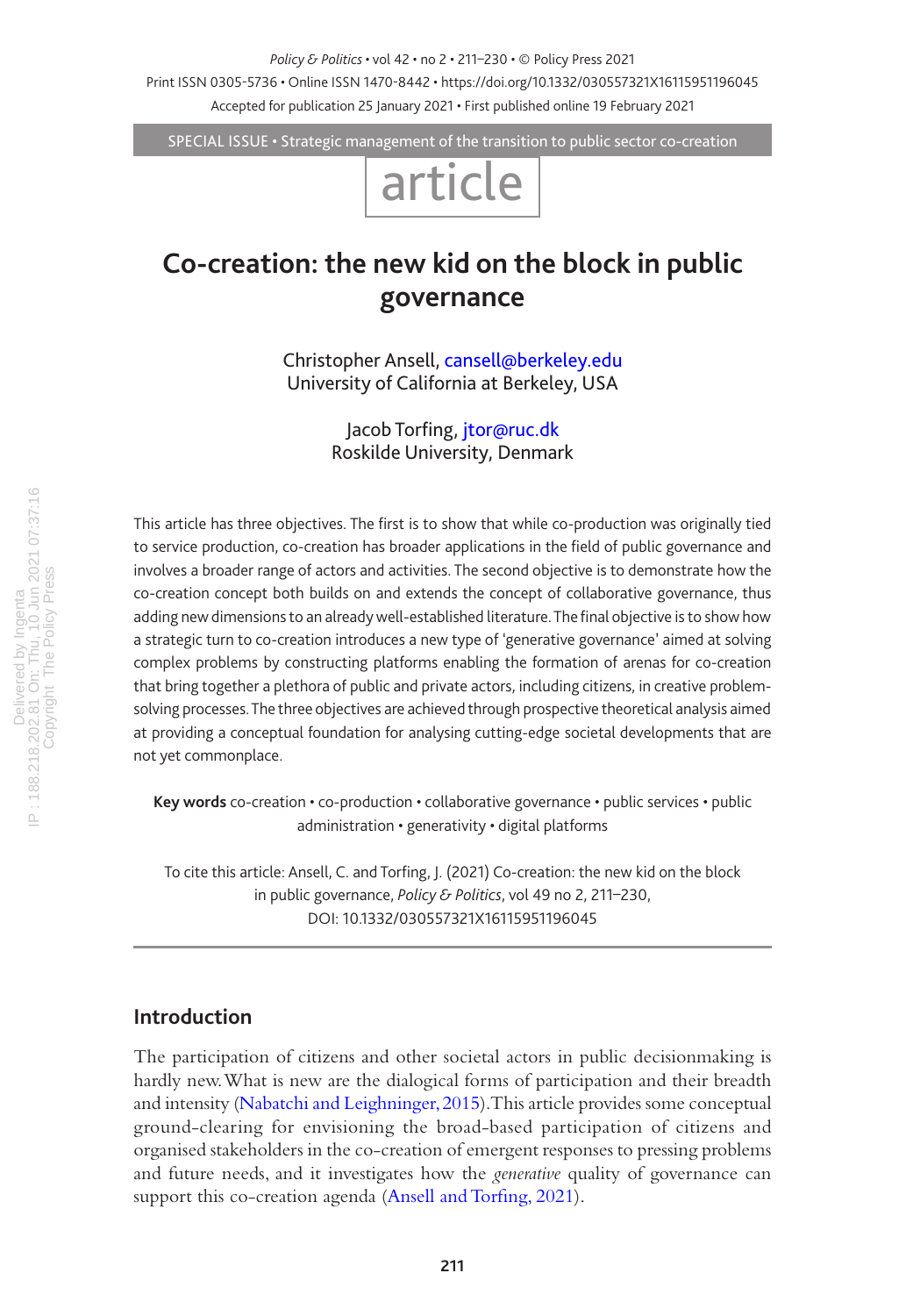Citizen input into democratic governance depends on how democratic and administrative institutions shape the opportunities for participation. In liberal democracies, mass participation through voting in regular elections has been the primary vehicle for citizen input ([Della Porta, 2013](#page-16-0)), although some countries have also involved peak labour-market organisations in tripartite negotiations and consulted citizens via public hearings and townhall meetings. Beginning in the mid-1980s, New Public Management (NPM) reforms sought to expand the involvement of public service users by letting them freely choose between providers (day-care, schools, hospitals and so on) [\(Hood, 1991](#page-17-0)) while maintaining hierarchical control by using transactional service contracts. Service users were regarded as customers with needs and demands and the right to choose, but had no responsibility for service design. As such, it could be argued that NPM eclipsed the active involvement of citizens in the co-production of services to which Elinor Ostrom and her colleagues had drawn our attention in previous decades (see [Ostrom and Ostrom, 1971](#page-18-1); [Ostrom, 1973; Ostrom](#page-18-2)  [and Whitaker, 1973](#page-18-2); [Parks et al, 1981\)](#page-18-3).

In the post-NPM era, interest in what the Ostroms referred to as 'co-production' has been revived in response to severe budget constraints, demands for innovative solutions to complex problems, and the need to restore trust in public governance and elected government in the wake of the financial crisis. This inspiration comes partly from private service industries, which have discovered that customers can add value to the services they are purchasing. The service-intensive character of the public sector renders this discovery highly relevant for researchers and practitioners who praise service-user involvement in the co-production of services because it cuts costs, ensures that public services are tailored to user needs and offers users better service. Recognising that not only users but also volunteers, community organisations and a wider ecosystem of actors can contribute constructively to public solutions, the push to actively involve citizens and other stakeholders in public governance has spread to a wider range of areas. Increasingly, co-production is used in service system redesign and to develop innovative public planning solutions ([Osborne and Strokosch, 2013](#page-18-4)).<sup>1</sup> It is also increasingly adopted as an administrative strategy for tackling wicked problems that are hard to define and even harder to solve [\(Bason, 2010\)](#page-15-1) and as a political strategy for designing new policies in response to new challenges ([Ansell and Torfing,](#page-15-2)  [2017\)](#page-15-2). Indeed, co-production is increasingly perceived as a tool for enhancing the production of public value defined as what has value for the public and the public values ([Alford, 2010](#page-14-0); [Bryson et al, 2017;](#page-16-1) [Crosby et al, 2017](#page-16-2)).

Co-production is on the rise in the public sector [\(Voorberg et al, 2015\)](#page-19-0), and it continues to widen its scope, thus going beyond the original (and somewhat limited) view that it is essentially about involving individual users in customised service production ([Brandsen and Honingh, 2016\)](#page-15-3). Hence, 'co-production' is becoming more focused on strategic issues of initiation, planning and policymaking rather than merely on implementation ([Brandsen et al, 2018;](#page-15-4) [Sorrentino et al, 2018\)](#page-19-1). Moreover, as anticipated by [Brudney and England \(1983\)](#page-16-3), it increasingly involves not only users and citizens but also communities, organised stakeholders and private enterprises in activities requiring some degree of formal coordination and that lead to the creation of collective goods enjoyed by the entire community (see also [Alford, 2010](#page-14-0)).

To avoid unwarranted concept-stretching when moving the analysis of what is commonly referred to as 'co-production' from individualised service production to collective problemsolving and perhaps even policymaking, this article aims to draw a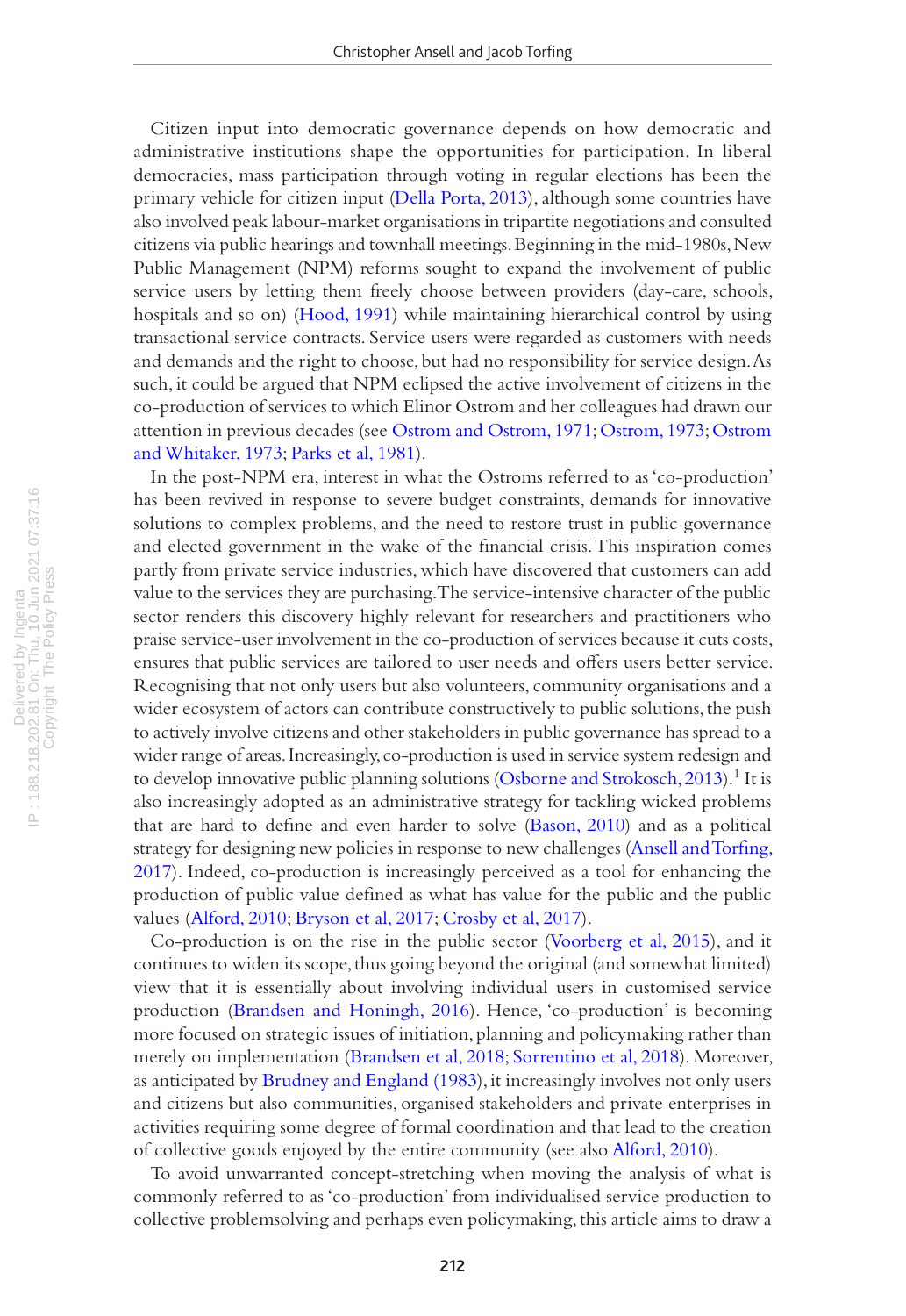conceptual distinction between user-centric *co-production* of customised services and multi-actor *co-creation* of new and emerging public solutions. Since the emphasis on the productive and creative mobilisation of societal resources in public governance, which is inherent to co-creation, brings us into the realm of collaborative governance, we also aim to clarify the relation between these closely related, yet slightly different, terms. Having thus carved out an analytical niche for co-creation, we finally discuss how co-creation can be spurred and facilitated by new forms of generative governance.

In short, the article has three objectives. The first is to show that while co-production was originally tied to service production and merely involved individual service users and service providers, co-creation has a wider application in the field of public governance and involves a broader range of actors, activities and outcomes. The second objective is to demonstrate how the co-creation concept both builds on and extends the concept of collaborative governance, thus adding new and important dimensions to an already well-established literature on multi-actor collaboration. The final objective is to show that a strategic turn to co-creation in the public sector may benefit from a new type of 'generative governance' aimed at solving complex problems by constructing physical and digital platforms enabling the formation of arenas for co-creation. The three objectives are mainly achieved through prospective theoretical discussion and analysis aimed at providing a conceptual foundation for analysing cutting-edge societal developments. However, to add flesh and blood to the theoretical arguments, we provide a series of illustrative empirical examples that demonstrate and support our points.

We deal with these three basic objectives in order and conclude by reflecting on how different theories can help us to study co-creation as a tool for governing contemporary societies.

# **Avoiding concept-stretching by distinguishing co-creation from co-production**

The current focus on co-production and co-creation in the public sector is inspired by developments in the private sector. The first source of new ideas about co-production and co-creation in the public sector emerged in the field of design. Designers of consumer products increasingly focused on understanding the needs and experiences of the consumer [\(Sanders and Stappers, 2003\)](#page-19-2). Consequently, they conducted user research based on surveys, focus groups and anthropological studies to learn about their customers and began exploring new ideas about user partnerships and experimenting with participatory approaches to product co-design. The second source emanates from new thinking about how private firms interact with their customers. Prahalad and Ramaswamy [\(2002;](#page-18-5) [2004](#page-18-6)) argue that firm-consumer interaction has become a locus for value-creation and value-extraction. Private firms aiming to involve active and engaged consumers (and other relevant actors) in the creation of value increasingly focus on the personal and unique experiences of the users rather than the product itself and involve consumers in joint, dialogue-based problem solving ([Prahalad and](#page-18-6)  [Ramaswamy, 2004\)](#page-18-6). The marketing and service management perspective provides a third source of inspiration, which contrasts traditional 'goods-dominant' and 'servicedominant' logics. While the former focuses on how firms produce products that are then sold to distant consumers in the market, the latter insists that services are always co-produced and their value co-created in an ongoing, interactive process through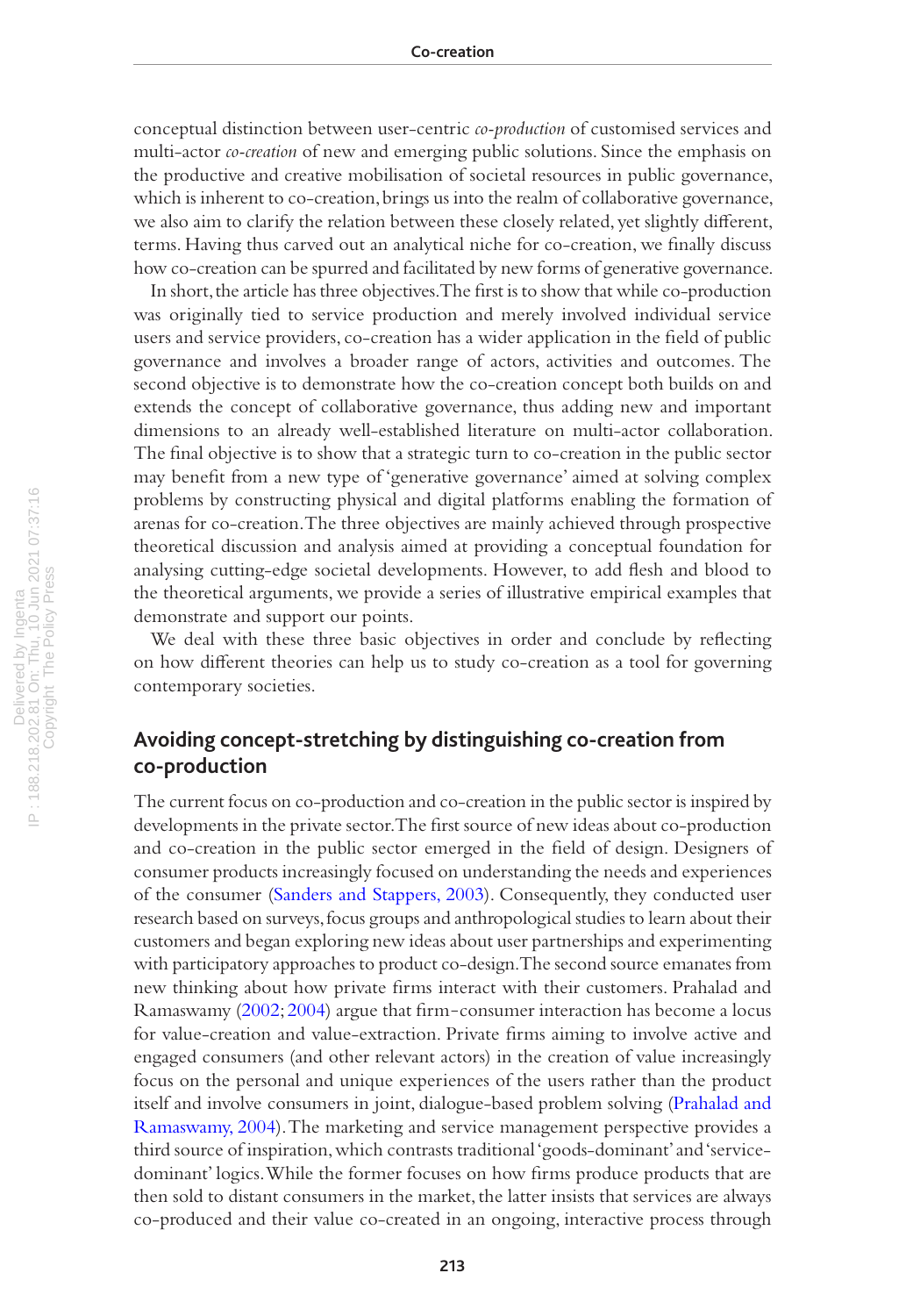which service providers and users apply and integrate their respective resources and competences [\(Ordanini and Pasini, 2008](#page-18-7); [Vargo et al, 2008](#page-19-3)). The service-dominant perspective emphasises that production and consumption processes are almost inseparable and that both service providers and users play an active role in shaping services ([Lusch and Vargo, 2006](#page-17-1)). Later contributions have explored the role of complex eco-systems in service value co-creation, thus involving a broader set of relevant and affected actors [\(Lusch and Vargo, 2011\)](#page-17-2).

The service-dominant perspective and its explicit focus on co-production and co-creation have immediate relevance for the public sector, because it largely produces services rather than goods, therefore lending itself to a transition to a service-centric logic ([Osborne and Strokosch, 2013\)](#page-18-4). To illustrate, [Gebauer and colleagues \(2010](#page-16-4)) show how the Swiss federal railways adopted a service-centric logic and began engaging with customers in a new way by soliciting inputs and ideas about their service experience. Public service organisations are able to use co-production and co-creation strategically to enhance the value of public services for individual users, particular target groups and society at large and to spur the active involvement of users, citizens and perhaps even third-sector organisations in public service production [\(Alford, 2010](#page-14-0)).

Nevertheless, the public sector approach to co-production and co-creation may be slightly different from the private sector approach. Not only are public service organisations less driven by attempts at achieving competitive advantage than private firms operating in cut-throat markets, the users of public services will also tend to raise a wider set of conflicting demands and have agendas that go beyond the private utility of services to individual consumers. Finally, they will also tend to be more collectively organised ([Brudney and England, 1983\)](#page-16-3). To illustrate, railway commuters may form an organisation to enhance their collective impact on the quality of public transport services, possibly demanding lower prices (private utility) and sustainable transport (public utility), which public authorities seek to meet out of concern for democratic legitimacy.

The recent attempts made by the public sector to reap the fruits of co-production and co-creation also have their own distinct sources of inspiration in public governance theory. We have already mentioned Ostrom's trend-setting observation: that inputs used to produce a public good or service are contributed by individuals who are not a part of the same organisation ([1996](#page-18-8): 1073). Hence, providers and users are co-producing services in ways that take us beyond hierarchical government and market competition. Ostrom and her colleagues originally defined co-production as follows: 'Co-production involves a mixing of the productive efforts of regular and consumer producers. This mixing may occur directly, involving coordinated efforts in the same production process, or indirectly through independent, yet related efforts of regular producers and consumer producers' [\(Parks et al, 1981:](#page-18-3) 1002). 'Regular producers' refers to the public agencies responsible for service provision, whereas 'consumer producers' refers to the citizens consuming said services. The two types of producers interact in the production and delivery of public services. As such, co-production is narrowly defined as the client-based co-production of services [\(Alford, 1998\)](#page-14-1).

Beginning with Ostrom's definition of co-production, we can see how later public administration researchers have aimed to expand the range of actors involved in co-production and the range of activities it may comprise. [Alford \(1998](#page-14-1)) observes that involvement in co-production is not necessarily limited to public service consumers, possibly also including a larger range of community actors. [Bovaird \(2007\)](#page-15-5) and [Joshi](#page-17-3)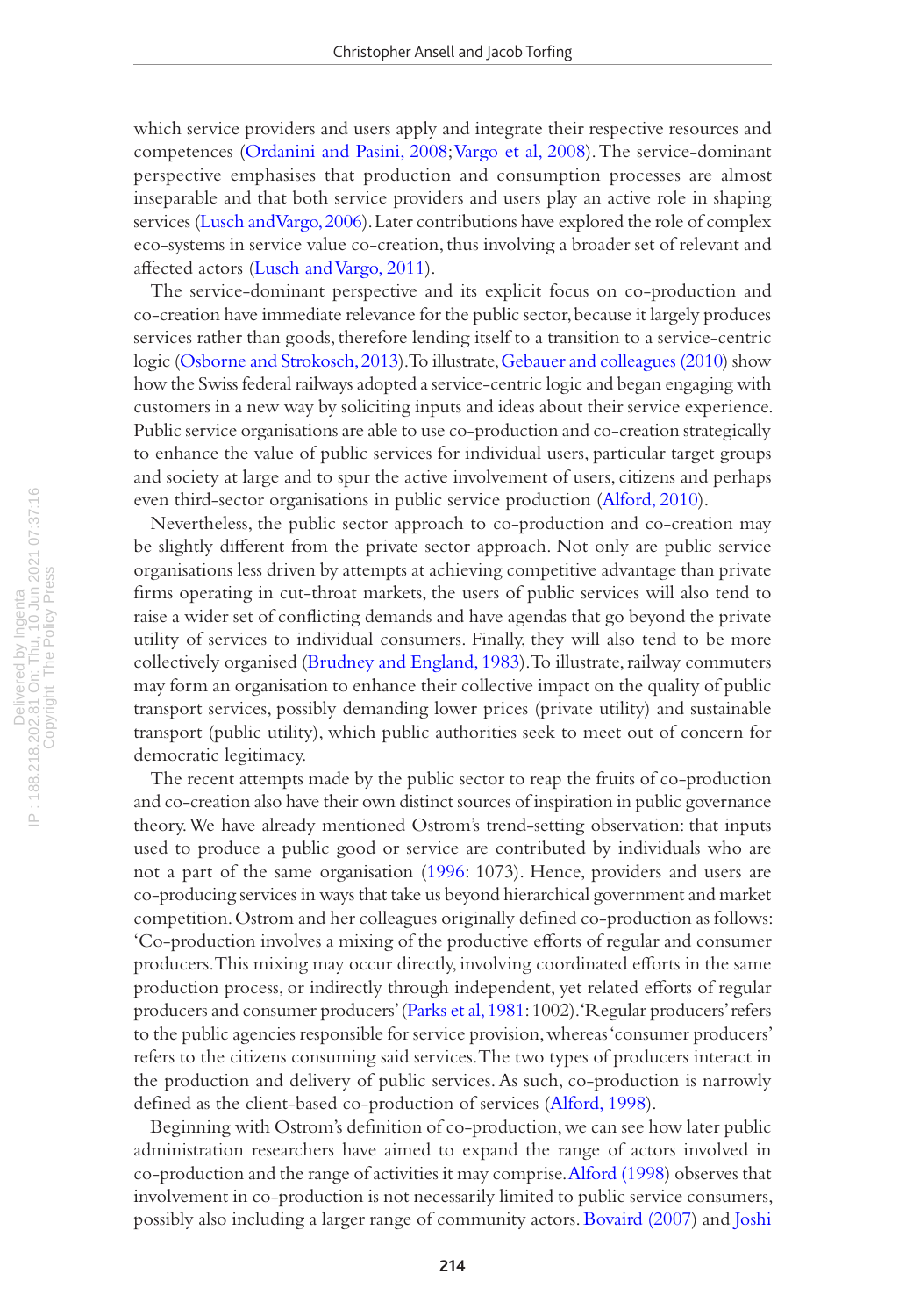[and Moore \(2004\)](#page-17-3) reiterate this point. [Bovaird \(2007](#page-15-5)) and [Brandsen and Honingh](#page-15-3)  [\(2016\)](#page-15-3) also suggest that co-production might not be limited to the delivery phase of service provision, as the input of users and other non-public actors may extend throughout the value chain and play a key role in public service planning, design, implementation and evaluation.

[Brandsen and Honingh \(2016\)](#page-15-3), however, insist that co-production should 'not include all inputs by citizens that may affect the overall design and delivery of a service, but focus on the direct input of citizens in the individual design and delivery of a service during the production phase' (2016: 428). As such, they define co-production restrictively as 'a relationship between a paid employee of an organization and (groups of) individual citizens that requires a direct and active contribution from these citizens to the work of the organization' [\(Brandsen and Honingh, 2016](#page-15-3): 431).

By contrast, other researchers have sought to widen the spectrum of value-producing participatory activities that are analysed in terms of co-production. [Bovaird and](#page-15-6)  [Loeffler \(2013](#page-15-6)) and [Nabatchi, Sancino and Sicilia \(2017](#page-18-9)) have developed expansive typologies of co-production by adding the prefix 'co-' to different phases in service production. These typologies tend to stretch the notion of co-production to cover more and more activities, but it remains tied to public service production. Other researchers move beyond service production, emphasising the role of co-production in planning, public problemsolving, and even policymaking ([Bovaird, 2007](#page-15-5); [Meijer, 2011;](#page-18-10) [Osborne and Strokosch 2013](#page-18-4); [Bason, 2014](#page-15-7)[; Ansell and Torfing, 2017](#page-15-2); [Bolivar and Pedro,](#page-15-8) ́ [2018\)](#page-15-8). Indeed, in her later work Ostrom herself went on to analyse co-production in the field of in primary schools, public sanitation and the management of common pool resources [\(Ostrom, 1990](#page-18-8); [1996](#page-18-11)).

The expansive use of co-production beyond service delivery broadens the range of participants. [Alford \(2010\)](#page-14-0) links co-production to the creation of public value, defined as what has value for the public and the public values. Hence, while [Moore's \(1995](#page-18-12)) original formulation of the public value perspective highlighted the entrepreneurial role of public managers, later elaborations of this perspective argue that the focus on public value creation opens up for the contributions of manifold public and private actors ([Benington, 2009;](#page-15-9) [Bryson et al, 2017](#page-16-1); [Crosby et al, 2017](#page-16-2)). Alford draws the following conclusion:

An important implication of conceiving public value in this way [as the goals and aspirations citizens have for society as a whole] is that it can be created not only by public organisations but also by a variety of entities, such as private firms, community organisations, other government agencies, volunteers, industry and professional associations and others. [\(2010:](#page-14-0) 144)

While most literatures use co-production and co-creation interchangeably [\(Lusch](#page-17-1)  [and Vargo, 2006\)](#page-17-1), the persistent stretching of the co-production concept, which originally emphasised the active involvement of consumers in service production, to cover an ever-wider range of activities and actors calls for a clearer conceptual distinction between the two terms that allows us to enhance analytical precision and facilitate empirical comparison. While both concepts share the idea of a collaborative relationship between actors providing active input to the production of outcomes [\(Brandsen et al, 2018](#page-15-4)), the conceptual distinction offered here reveals some clear differences. Hence, we shall define co-production as a basically dyadic relation between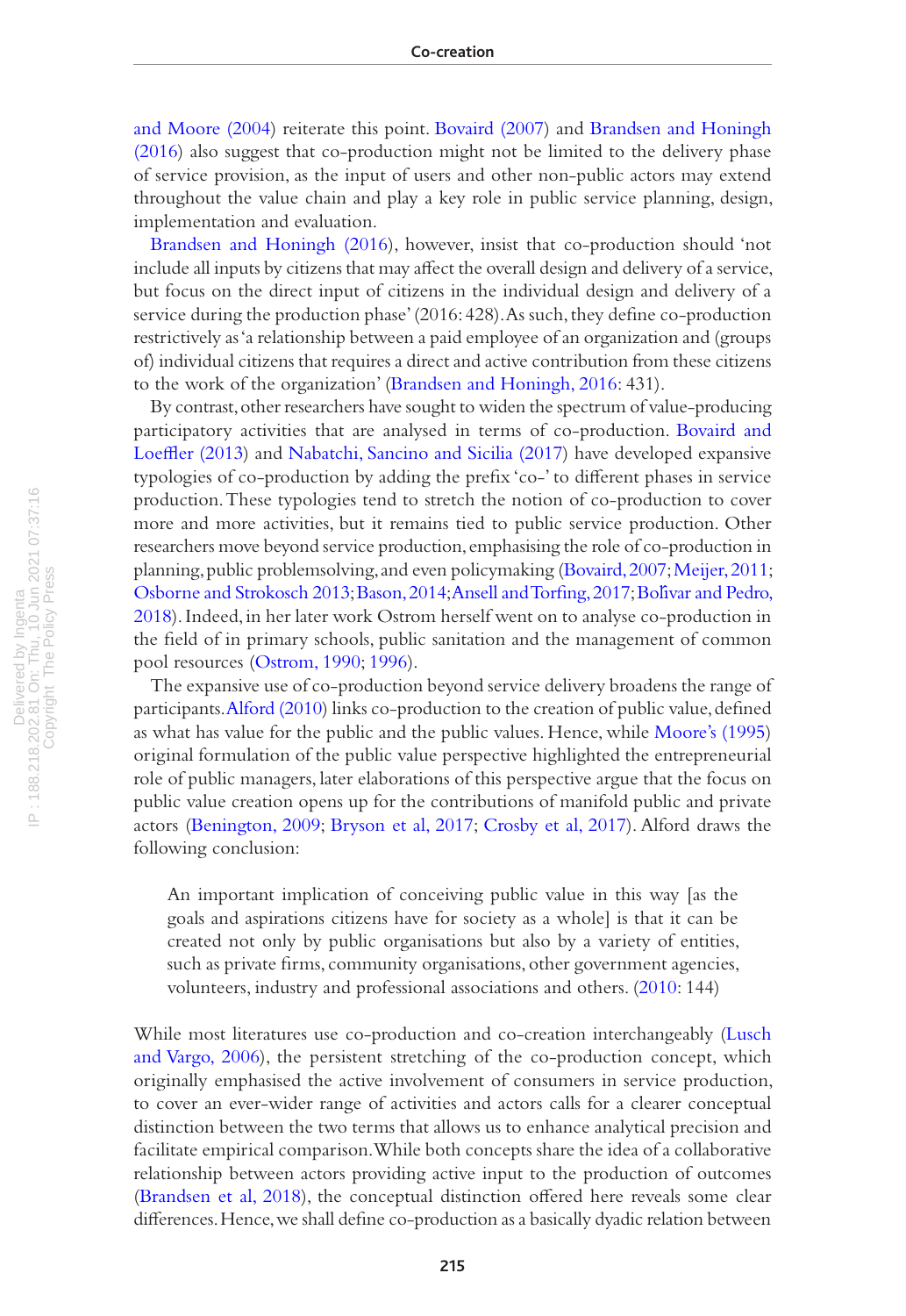private service users and public service providers that allows both parties to make good use of their experiences, competences and resources in the service-delivery process (see [Bovaird and Loeffler, 2012](#page-15-10): 1121). In contrast, we define co-creation as the process through which a plethora of public and private actors are involved – ideally on equal footing – in a collaborative endeavour to define common problems and design and implement new, better, yet feasible, public solutions [\(Torfing et al, 2019\)](#page-19-4). This latter definition tends to emphasise the endeavour to challenge conventional wisdom and practices and to produce innovative solutions. Hence, we draw a conceptual distinction between the 'co-production' of more or less pre-defined public services and the 'co-creation' of more or less innovative public value outcomes. The two definitions are compared in [Table 1.](#page-6-0)

By defining co-creation as a problem-focused process aiming to craft new and innovative public value outcomes, it is possible to perceive co-creation as a tool for public governance aimed at mobilising and harnessing societal resources; for example, by involving relevant and affected actors in redesigning entire service systems, solving wicked problems and developing innovative planning and policy solutions in response to new and challenging conditions.

Despite the broad relevance of co-creation to public governance, however, there still seem to be considerable barriers to co-creation at the level of administrative problemsolving and public policymaking that call for practical and scholarly attention. One recent qualitative study of co-creation in three Scandinavian municipalities shows that while co-creation emerges almost spontaneously at the level of administrative service delivery and service design, public managers and elected politicians are more reluctant to embrace co-creation as a tool for societal problemsolving and policymaking ([Bentzen et al, 2](#page-15-11)020). At the administrative level, co-creation is used mostly in relation to urban development projects, where it is critical to mobilise local resources and support. The strong belief in bureaucratic professional expertise means that co-creation has not yet become a shared mindset in local bodies of administration, despite the strategic commitment to co-creation. The barriers to co-creation at the political level are even stronger.

According to [Bentzen and colleagues \(2](#page-15-11)020), traditional perceptions of political leadership pose significant barriers to co-created policymaking. Some local politicians tend to think that co-creation undermines the political mandate they receive from the electorate, because it provides privileged influence to small groups of citizens on public solutions. Other politicians claim that politics is basically about prioritising within the available budget frame rather than trying to please the citizenry through lengthy dialogue that gives the impression that they can have it all. Finally, there are those politicians who equate political leadership with establishing a slim political majority rather than finding common ground for joint problemsolving.

Another barrier concerns the expectations among administrators regarding the role played by politicians. Some administrators clearly expect the politicians to define overall visions and goals that answer the 'what' and 'why' questions so that they can implement these visions and goals, effectively answering the 'how'. The expected division of labour between goal-formulating politicians and implementing administrators is disrupted by co-creation processes in which problems, goals and solutions are mutually adjusted in the course of interaction.

A final barrier is the lack of institutional arenas for co-creation that involve politicians, citizens and relevant stakeholders in creative problemsolving processes. It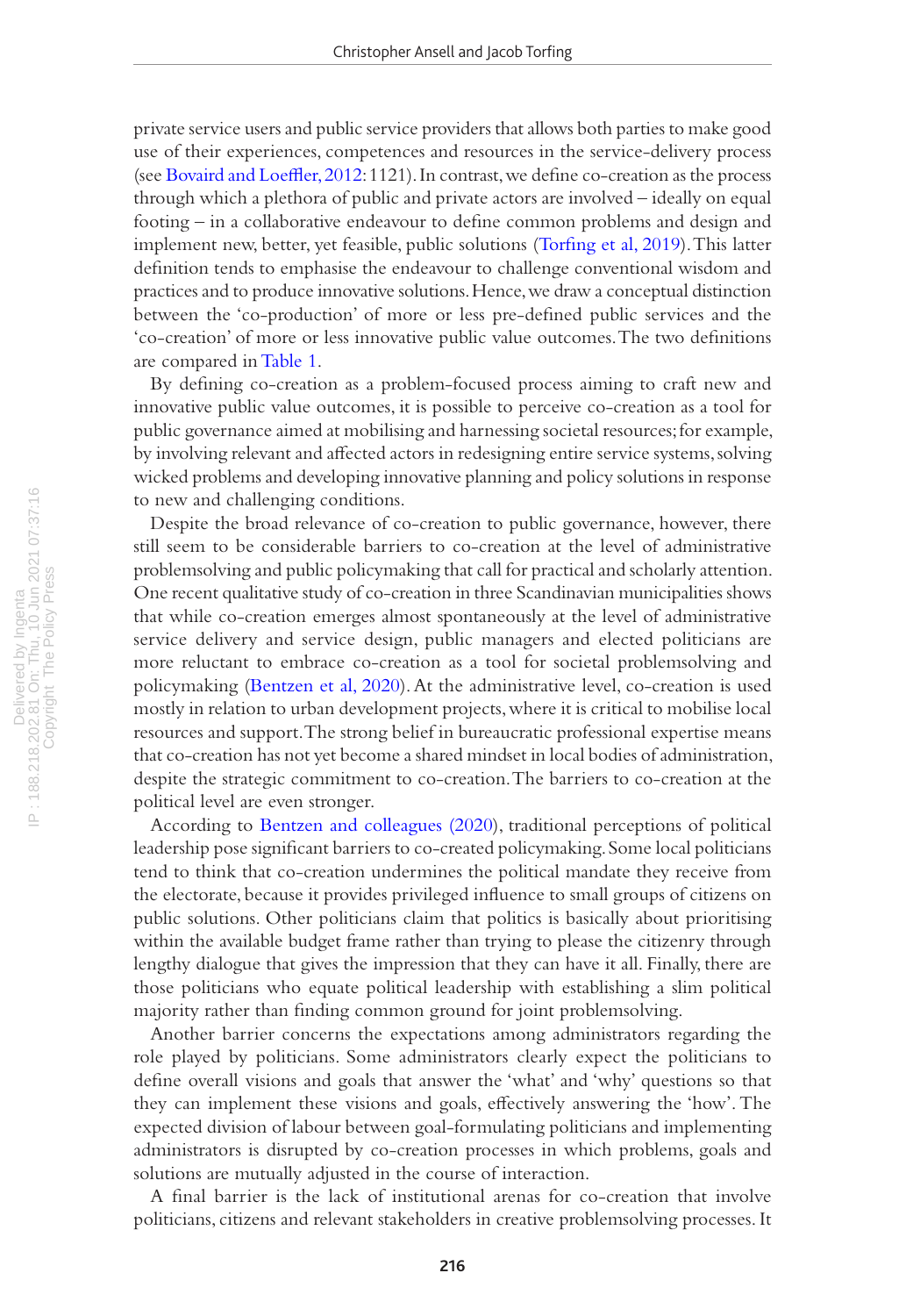|                       | Co-production                                                                                                                                                                                                                               | Co-creation                                                                                                                                                                                                      |
|-----------------------|---------------------------------------------------------------------------------------------------------------------------------------------------------------------------------------------------------------------------------------------|------------------------------------------------------------------------------------------------------------------------------------------------------------------------------------------------------------------|
| Scope                 | Public service production and delivery<br>focusing on the creation of value for users<br>(small scale)                                                                                                                                      | Design of service systems,<br>planning solutions, societal<br>problemsolving, policymak-<br>ing and public value creation<br>(grand scale)                                                                       |
| Actors                | Public service producers and service users<br>(perhaps also user organisations and<br>volunteers)                                                                                                                                           | Relevant and affected actors<br>from state, market and civil<br>society                                                                                                                                          |
| <b>Power relation</b> | Highly asymmetrical vertical relation<br>between professional service providers<br>and users without specialised knowledge<br>and expertise, but with valuable experi-<br>ences and expertise on own needs                                  | Horizontal relations between<br>interdependent actors who are<br>formally equal but may have<br>unequal power resources                                                                                          |
| Outcomes              | Efficient delivery of pre-designed services<br>tailored to individual needs and aiming to<br>enhance user benefit by drawing on user<br>experience (accidental innovation)                                                                  | Development of new and<br>better solutions through<br>innovation and continuous<br>improvement (task accom-<br>plishment is default)                                                                             |
| <b>Examples</b>       | Users write the postal code on letters<br>to enhance efficiency, fill out their tax<br>returns to reduce errors, do post-surgical<br>knee training for fast recovery, and help<br>their kids with their homework to stimu-<br>late learning | Public and private actors<br>including citizens, volunteers<br>and civil society organisa-<br>tions collaborate to designing<br>local recycling programmes,<br>enhance traffic safety and<br>fight child obesity |

<span id="page-6-0"></span>**Table 1: Comparing the definitions of co-production and co-creation**

is especially difficult to design arenas that attract relevant and affected actors while avoiding participatory selection biases that undermine democratic legitimacy. The presence of these barriers to co-creation calls for the strategic management of the transition to co-creation ([Ferlie and Ongaro, 2015\)](#page-16-5). Strategic visions, institutional designs, organisational structures and the mindset of the key actors must be transformed to support co-creation and to allow the upscaling of local experiments. Strategic management must be combined with hands-on, collaborative leadership to ensure desirable outcomes and prevent co-creation from becoming a locus of destructive conflicts or idle talk leading to the co-destruction of value (see [Harris et al, 2010;](#page-17-4) [Brandsen et al, 2018\)](#page-15-4).

#### **The relationship of co-creation to collaborative governance**

 Having thus demonstrated the relevance of co-creation for public governance, we acknowledge that the idea that public and private actors interact in the creation of public governance has been a centrepiece of public administration research since the pioneering work of [Heclo \(1978](#page-17-5)), which itself echoed earlier work by [Cater \(1964](#page-16-6)) and [Freeman \(1958](#page-16-7)). Heclo's analysis of policy sub-systems in the US Congress spurred decades of research on 'policy networks' ([Kenis and Schneider, 1991](#page-17-6); [Marin](#page-17-7)  [and Mayntz, 1991](#page-17-7); [Marsh and Rhodes, 1992](#page-18-13)). This research grew out of the study of corporatism and neo-corporatism and remained rather state-centric in the sense that collaboration with private actors was seen to be initiated and orchestrated by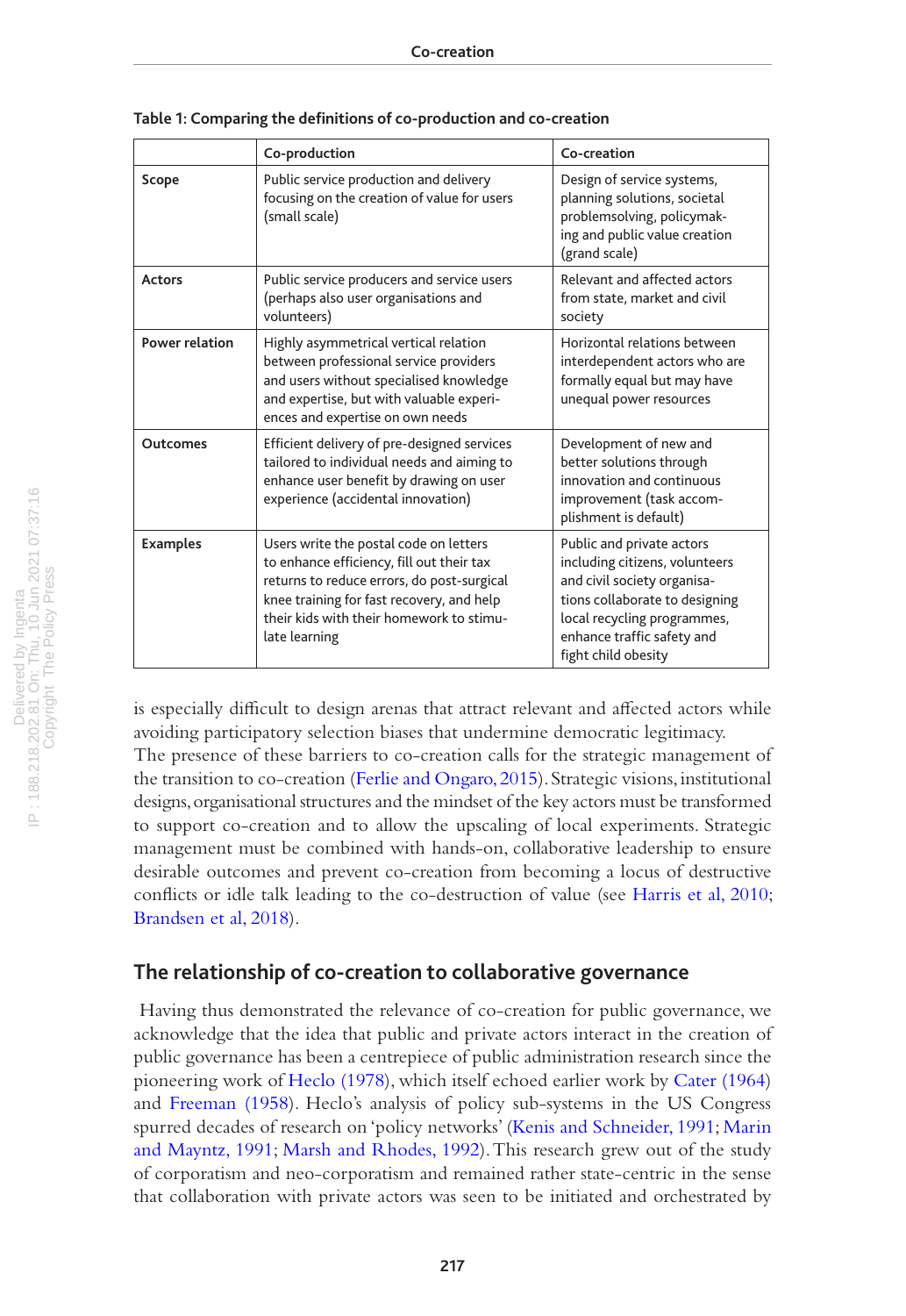the state, often to secure support for public policy and regulation through formal and informal mechanisms of interest mediation.

In the late 1990s, the research on policy networks increasingly yielded to a new interest in 'governance networks' that brought together a broad range of actors from the state, economy and civil society in loosely coupled networks that secured the exchange and/or pooling of the resources of relevant and affected actors in efforts to create new and better governance solutions ([Kickert et al, 1997;](#page-17-8) [Rhodes, 1997;](#page-18-14) [Sørensen and Torfing, 2007;](#page-19-5) [Klijn and Koppenjan, 2015\)](#page-17-9). This literature emphasised the interdependence of the participating actors rather than their co-optation into the state, and it pointed out the need for pluricentric coordination in the face of complexity and fragmentation ([Kooiman, 1993\)](#page-17-10). An extensive literature on 'collaborative governance' [\(Ansell and Gash, 2008](#page-14-2); [Sirianni, 2010](#page-19-6); [Emerson et al, 2012\)](#page-16-8) and collaborative management [\(McGuire, 2006\)](#page-18-15) has now developed to explore this interdependence.

By distinguishing co-creation from co-production, we clearly encroach upon conceptual terrain already well-covered by the burgeoning literature on collaboration. As set out in the previous section, our concept of co-creation overlaps in particular with the concept of collaborative governance, which has been defined as 'the processes and structures of public policy decisionmaking and management that enable people to engage across boundaries' [\(Emerson and Nabatchi, 2015](#page-18-0): 10). This definition is very broad and encompasses co-creation, but the concept of co-creation as we advance it emphasises a particular agenda and some distinctive dynamics. As the umbrella concept, collaborative governance encompasses this agenda and these dynamics, but has a broader conceptual scope that entails a wider range of agendas and dynamics. We would suggest that one of the values of the co-creation concept is that it points towards how collaborative governance is linked to other emerging governance trends.

The first and most important feature of co-creation is that it emphasises the role of collaboration in achieving innovation. It is increasingly recognised that public sector innovation is an important agenda ([De Vries et al, 2016](#page-16-9)). Early research on public sector innovation, however, was influenced by NPM reforms and largely focused on the role of managers as innovators [\(Borins, 2000](#page-15-12)). More recently, the literature on public sector innovation has begun to stress the importance of engaging wider groups of stakeholders in collaborative processes of innovation ([Sørensen and](#page-19-7)  [Torfing, 2011](#page-19-7); [Torfing, 2016\)](#page-19-8) and has begun to explore how the public sector can utilise new innovation strategies such as crowdsourcing [\(Brabham, 2015](#page-15-13)) and open innovation ([Mergel and Desouza, 2013](#page-18-16)). Meanwhile, the traditional focus on firms as the primary drivers of market innovation has broadened to include a new interest in 'social innovation' and 'grass-roots innovation' which stress the value of bottom-up entrepreneurship and innovation for achieving social (as opposed to purely private) ends ([Westley and Antadze, 2010;](#page-19-9) [Smith et al, 2016\)](#page-19-10). Drawing these ideas together, co-creation is a strategy for bringing public and private sectors together to engage in innovation to achieve public value.

Co-creation also emphasises the value of harnessing the *distributed* nature of innovation. Collaborative governance is itself a 'decentred' process, but the concept of co-creation places particular emphasis on the distributed nature of innovation resources and the importance of institutional intermediation for mobilising them. Adopting an attitude embodied in design thinking, co-creation regards innovation as building on the distributed experience, knowledge, resources and perspective of users, citizens and other stakeholders, who are seen as having the potential to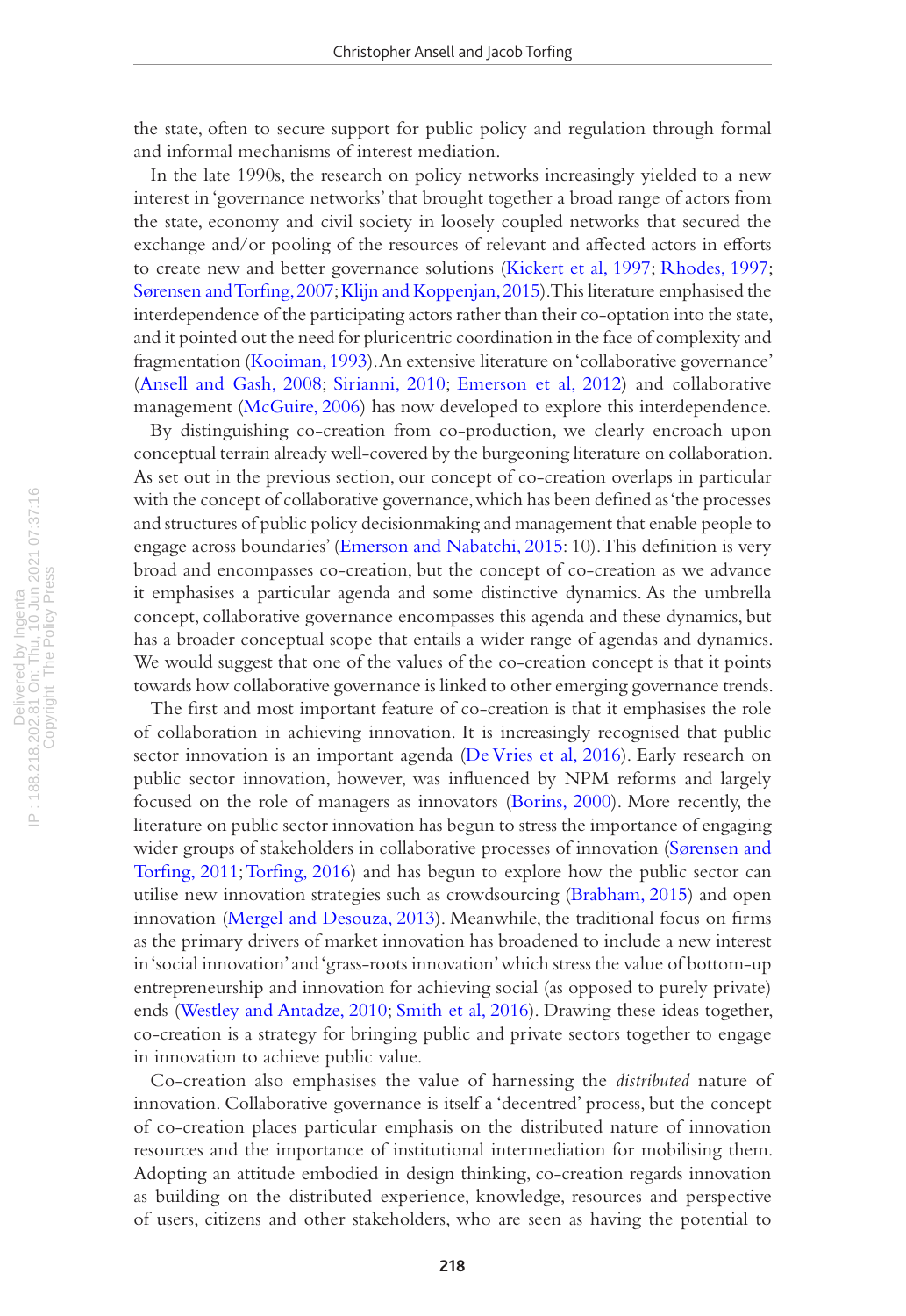engage in creative problemsolving when brought together in ways that enhance the likelihood of discovering and implementing social innovation ([Brown and Wyatt,](#page-16-10)  [2010;](#page-16-10) [Manzini, 2014\)](#page-17-11).

A third aspect of co-creation is that it adopts a proactive strategy. The agenda for collaborative governance has grown out of a concern about mediating conflict with and between stakeholders, organising effective cooperation across sectoral and institutional silos, and achieving consent for public sector decisions and actions. It has been understood as a corrective to the limitations of adversarial and managerial modes of governance, one that promises a 'collaborative advantage' for working together ([Huxham and Vangen, 2013\)](#page-17-12). As a result, public agencies have often 'failed' in to collaboration. Co-creation envisions distributed innovation as a proactive strategy to mobilise otherwise untapped experience, knowledge, resources and perspectives for the purposes of social innovation and public value creation.

As a proactive strategy, co-creation draws on all the lessons learned by research on collaborative governance. However, it seeks to combine these lessons with those learned from recent work on distributed or open innovation [\(Sawhney and](#page-19-11)  [Prandelli, 2000;](#page-19-11) [Chesbrough, 2003\)](#page-16-11). Although this research has primarily focused on the private sector, many of its ideas and insights are relevant to the public sector as well. A key lesson is that the tools of innovation must themselves be distributed to user communities' ([Von Hippel, 2006](#page-19-12)), though successful innovation typically demands 'intermediation' to bridge gaps and encourage fruitful exchange [\(Howells,](#page-17-13)  [2006\)](#page-17-13). Another lesson is that distributed innovation takes advantage of opportunities for parallel experimentation and the sharing of knowledge about results of this experimentation ([Sabel and Zeitlin, 2008\)](#page-18-17).

In sum, as represented in Figure 1, we envision co-creation as inhabiting the conceptual niche that lies at the intersection of collaborative governance, public and social innovation, and distributed innovation. Co-creation is a type of collaborative governance that seeks to leverage distributed innovation and bring together public and social innovation for the proactive purpose of creating public value.

To illustrate this distinctive conceptual niche, consider an example from Dutch urban planning. Rotterdam is a densely populated and low-lying city that faces the dual challenge of managing urban flooding and providing liveable urban space. To develop 'water squares' that can handle storm water and provide liveable community



#### <span id="page-8-0"></span>**Figure 1: The conceptual niche of co-creation**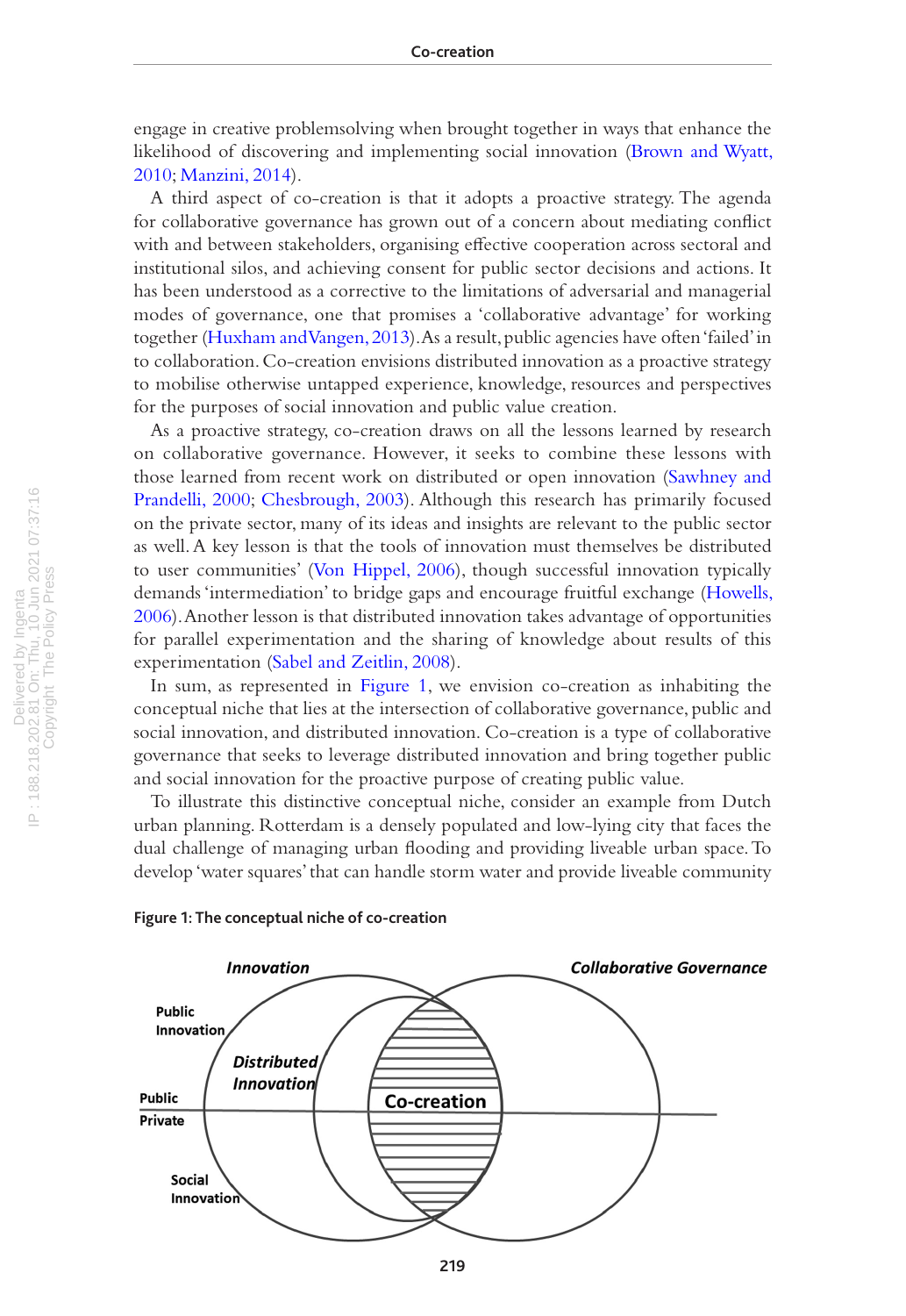space, the municipality engaged a private design company to work with local residents to redesign a dull plaza surrounded by office buildings and public institutions. The company organised a participatory process based on the 'real planning' concept. Some 25 stakeholders, including pupils from a local school, users of a local gym, churchgoers and so on, were identified and invited to participate in a workshop series. Rather than presenting the stakeholders with a final plan for comment, they were handed a sheet of paper with a drawing of the empty square surrounded by buildings and asked to place cards with different ideas on the sheet and use pencils to add new ideas. Joint discussions of the many ideas led to the formulation of three different proposals for how to construct a multifunctional water square. These proposals were widely discussed in the second workshop, where one of the proposals was chosen. In the final workshop, a scale model of the favoured proposal was presented, and the workshop participants could all place small stickers indicating what they either liked or disliked and wanted to add to or change. The design company revised the prototype and eventually managed to gain broad support for the new water square. The result was a new type of water storage facility combining visual water flows (rain curtains dropping down from the roof of the school and drainage ditches transporting rainwater to a low-lying basin) with a sports pitch and other leisure facilities and green islands of vegetation that draw water from the storage facility. [\(Bressers, 2014\)](#page-15-14).

In this example, the municipality, the design firm and the local residents engaged in collaborative governance and distributed innovation to redesign an urban water square. The municipality and the private design firm organised and led the process, but their efforts focused on empowering a diverse set of public, corporate and lay actors to innovate by providing them with the opportunity and tools to engage in joint co-creation with the municipality.

### **Towards generative governance?**

Elsewhere [\(Ansell and Torfing, 2021\)](#page-15-0), we have demonstrated how cases of co-creation can be found across many policy sectors and levels of government and in countries from all regions of the world. Co-creation is particularly prominent in urban planning (see, for example, [Bartenberger and Sze](#page-15-15)ściło, 2016; [Wang et al, 2016](#page-19-13); [Rosen and](#page-18-18)  [Painter, 2019\)](#page-18-18) and the health sector ([Cepiku and Giordano, 2014;](#page-16-12) [Windrum et al,](#page-19-14)  [2016;](#page-19-14) [Greenhalgh et al, 2016](#page-17-14), and regionally in Northern Europe, where there is a tradition for open government and a high degree of devolution ([Brandsen et al, 2018;](#page-15-4) [Graversgaard et al, 2018;](#page-17-15) [Sørensen and Torfing, 2018\)](#page-19-15). It also tends to be more prevalent at the local level ([Ansell and Torfing, 2014\)](#page-15-16) than at the regional, national and global levels, where there is not the same proximity between citizens, stakeholders and public agencies. However, while co-creation is 'everywhere' in the sense of being widespread across sectors and countries, we might also argue that it is 'nowhere' in the sense that co-creation has yet to establish itself as a dominant, mainstream approach to public governance. Co-creation is bubbling up in some local municipalities and government agencies, but the approach to co-creation is often hesitant, ad hoc and experimental. Co-creation still lacks a more solid and comprehensive institutional foundation in an 'institutional and administrative framework within which stakeholders with different interests can discuss and agree to cooperate and coordinate their actions' [\(Graversgaard et al, 2018:](#page-17-15) 14).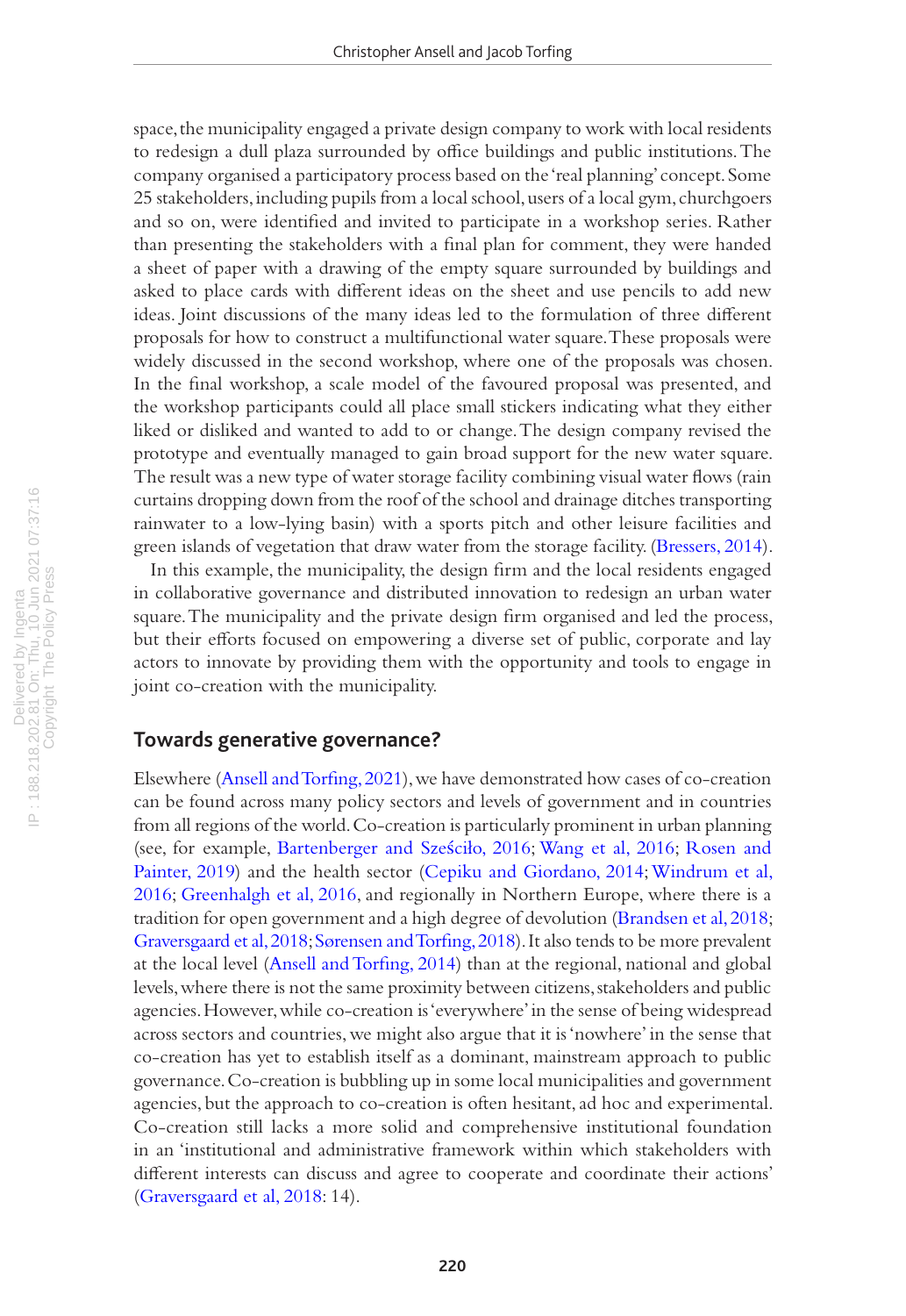This observation suggests that a turn to co-creation as a general strategy for improving public governance may benefit from deliberate attempts at designing platforms and arenas that may spur and facilitate co-creation [\(Ansell and Gash,](#page-15-17)  [2017\)](#page-15-17). This move involves the adoption of a new 'generative' perspective on public governance. Whereas past public organisations and managers have sought to mobilise their own resources in terms of budgets, employees and knowledge when aiming to solve public problems and tasks, a strategic turn to co-creation encourages public organisations and managers to build platforms that can help mobilise a broad range of public and private actors and facilitate collaborative interaction to create joint and perhaps even innovative solutions. From this new perspective, the public sector should no longer 'go it alone' when facing complex problems and tasks, aiming instead to construct relatively permanent platforms capable of generating multiple temporary arenas for co-creation that enable it to benefit from 'swarm creativity' [\(Gloor, 2006](#page-16-13)) and 'collective intelligence' ([Landemore, 2017\)](#page-17-16).

As explained earlier, one of the distinctive features of co-creation is that it is an emergent and interactive process. Goals and solutions are not predetermined at the outset, but subject to deliberation that combines appeals to facts and knowledge, reason-giving based on argumentation, and the passionate articulation of values and identities. Tensions tend to flare up and cannot be eliminated by retreating to the hierarchical imposition of order, since that would crush the open and creative search for innovative yet feasible solutions. Instead, the strategy should be a generative one that harnesses the tensions inherent in emergent and interactive processes by facilitating regulated self-regulation by means of nurturing mutual dependencies, shaping boundaries, framing interaction, leveraging resources and distributing leadership capacities.

'Generative' simply means 'tending to generate'. It has been used in the field of linguistics, psychology and philosophy of science, but we believe that our usage of the term in the field of public governance is closest to its usage in computer science when it reflects on the role and impact of the internet. Here, Zittrain has argued that the power of the internet comes from its *generativity*, which 'denotes a technology's overall capacity to produce unprompted change driven by large, varied and uncoordinated audiences' [\(2006:](#page-19-16) 1980). Hence, the internet allows users to leverage resources that enable them to construct new digital communication structures and to create new solutions to problems shared across a particular audience. Inspired by this observation, we claim that co-creation is based in a new type of generative governance aiming at bringing multiple parties together to engage in productive transformation. We define generative governance as 'governance that facilitates and enables the emergence of productive interaction among distributed actors' ([Ansell and Torfing, 2021\)](#page-15-0). Hence, generative governance is a form of 'second order' governance that generates opportunities for co-creating governance solutions.

Co-creation is based on *generative interactions* that are forms of collaboration that enable relevant and affected actors to creatively contribute to problemsolving and the production of public value [\(Hopkins et al, 2014\)](#page-17-17); *generative tools* that allow distributed actors to jointly produce new knowledge, ideas, products and so on [\(Sanders, 2000\)](#page-19-17); *generative processes* that are procedures allowing groups of actors to arrive at conclusions about joint actions by following a number of successive steps ([Brown, 2008](#page-15-18)); and *generative institutions* that are infrastructures that create the spaces and opportunities for co-creation to emerge, develop and adapt [\(Ansell and Gash, 2017\)](#page-15-17).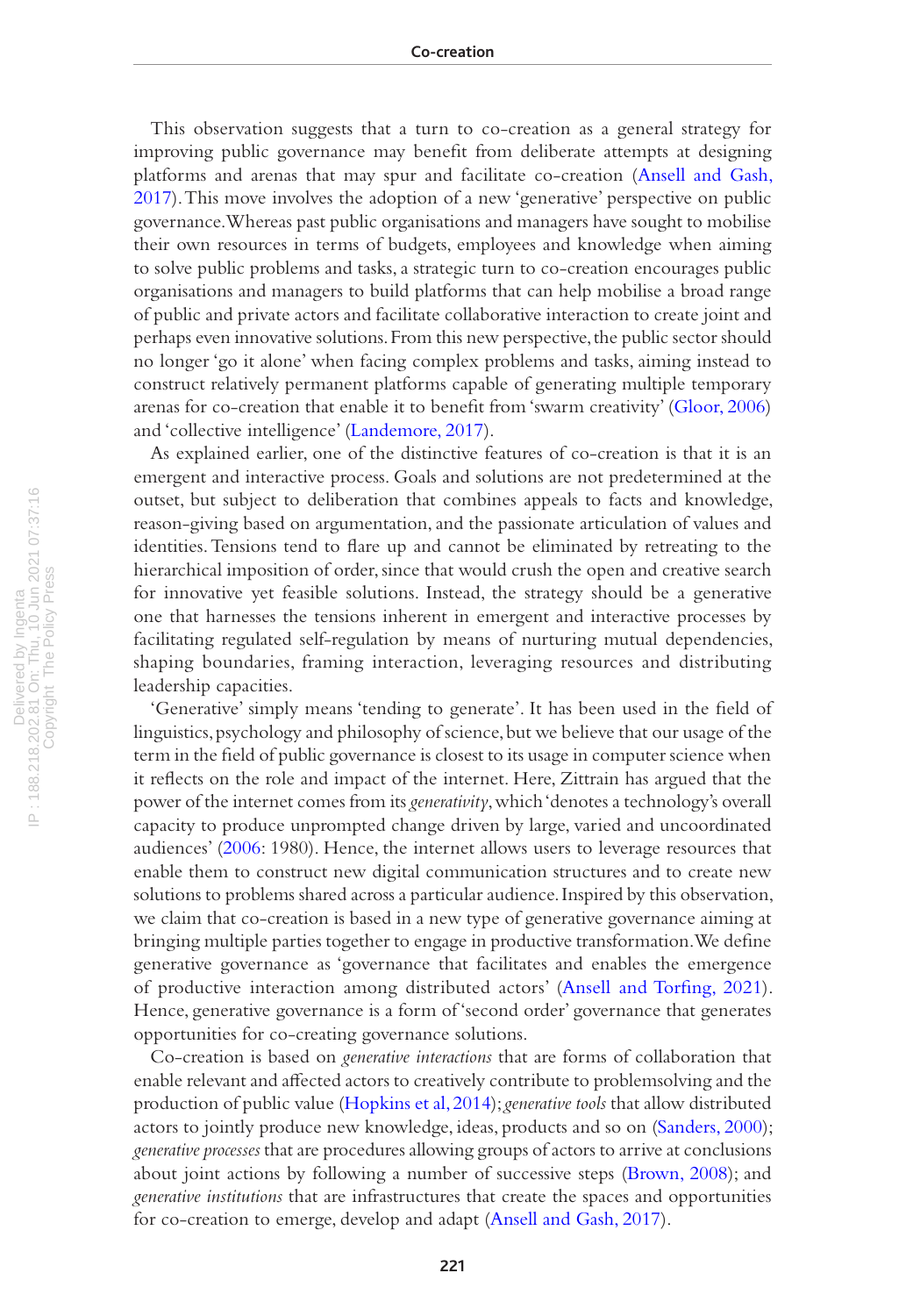While researchers have been keen to study the role and impact of generative interactions, tools and processes, they have paid less attention to the generative institutions spurring and facilitating co-creation. To compensate for this shortage of literature on generative institutions, we discuss two generative institutions that may support co-creation: platforms and arenas.

Again, the literature on the internet as a source of generativity provides useful inspiration ([Margetts and Naumann, 2017\)](#page-17-18). Google and Apple are examples of *platforms* that allow users to come together to create new solutions that are neither prompted nor determined by the particular platform that enables them. The public sector may use digital platforms to enhance the co-creation of public value outcomes. Digital platforms allow distributed public and private actors with interest in a certain problem to come together to discuss possible solutions online, retrieve relevant knowledge and information, exchange their own ideas and experiences, design virtual solutions and plan activities enabling their implementation. Platforms may also be physical infrastructures, such as community centres, public libraries or cultural hubs that bring together different actors who form discussion groups, workshops and partnerships around common problems, challenges or ideas for future development. In Aarhus, a Danish city, a new central library, Dokk1, has become the meeting point for public employees, private actors, social entrepreneurs and citizens with ideas for how to solve pressing problems and to develop new and exciting projects that enhance the quality of life in the city.

Platforms are generative in the sense that they offer reusable resources and tools that interested actors can combine to suit their purpose ([Foerderer et al, 2014\)](#page-16-14). They provide flexible interfaces that connect distributed actors and organise their interaction ([Kornberger, 2017](#page-17-19)). They may also foster positive interdependence between stakeholder groups and spur collaborative interaction in order to solve problems that none of them can solve on their own ([Anttiroiko, 2016\)](#page-15-19). Collaborative platforms are relatively permanent infrastructures that support the formation, multiplication and adaptation of collaborative endeavours through the provision of dedicated competences, templates and resources ([Ansell and Gash, 2017](#page-15-17); [Ansell and Miura,](#page-15-20)  [2019\)](#page-15-20). [Ansell and Gash \(2017\)](#page-15-17) note that platforms often use a franchising strategy to develop a range of parallel, but relatively autonomous, collaborations that draw on the same templates and resources, but adapt them to their own local purposes and conditions. The French anti-obesity organisation EPODE has created a platform that allows the formation of local anti-obesity groups that customise the resources provided by the platform to their own needs.

Public agencies, private companies and NGOs purposively design platforms to engage actors in joint and creative problemsolving based on problem-exploration, experimentation and implementing new solutions ([Nambisan, 2009](#page-18-19)). Public agencies may also use existing digital platforms (for example, Facebook, Nextdoor) to flag emerging problems, identify relevant and affected actors and initiate and orchestrate collaboration. For example, the digital platform *Consul* facilitates deliberation with and among citizens.

In sum, platforms are doing numerous things to encourage problem-focused interaction and collaborative innovation ([Ansell and Miura, 2019\)](#page-15-20). They bring attention to specific problems and opportunities by advertising their existence and constructing storylines that may attract a broad range of actors. They establish visible contact points that direct and channel participation. Platforms sometimes impose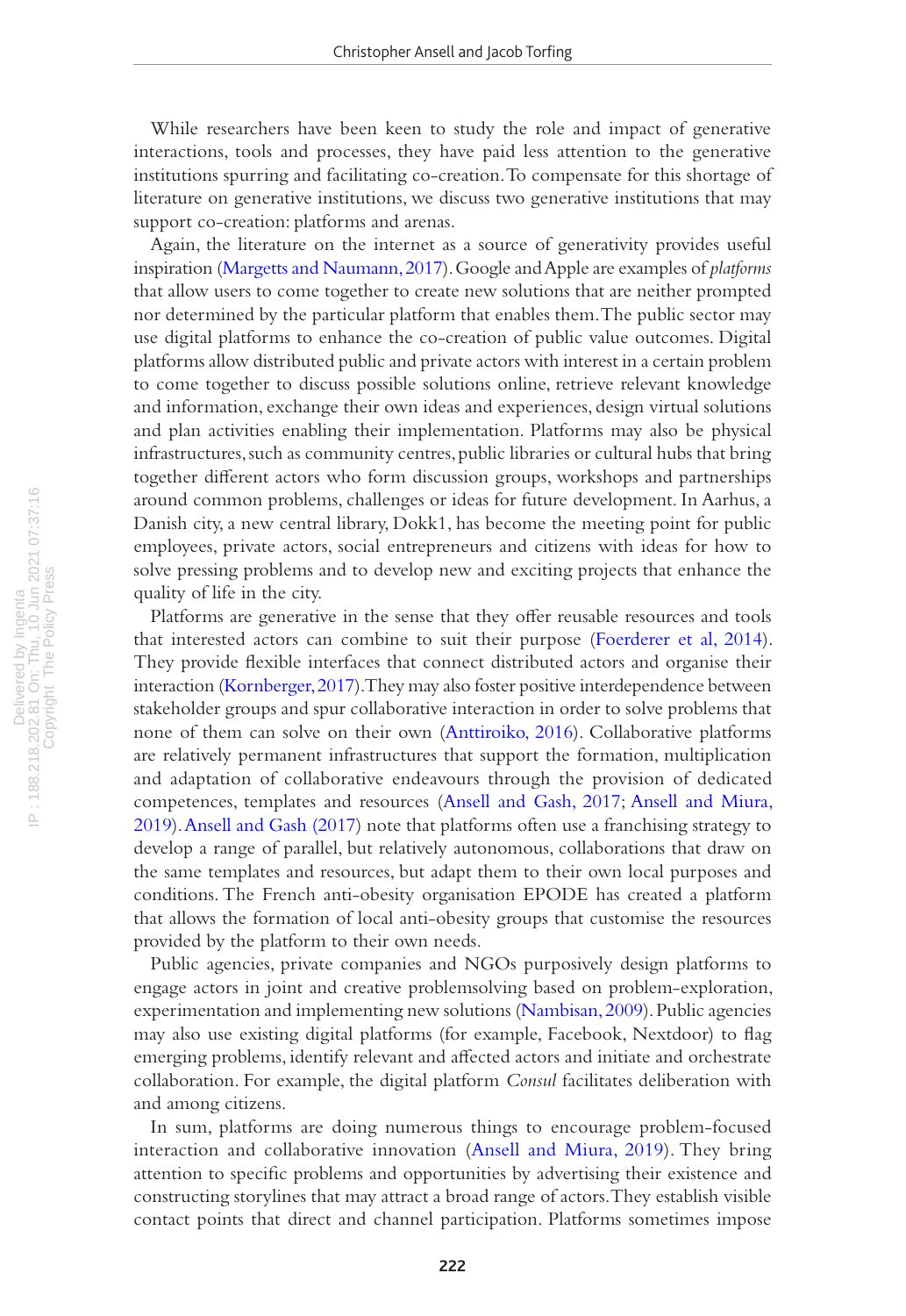access rules that regulate who can participate, when, how and for what purpose. They frequently provide resources, communication systems and support functions that help lower the transaction costs of collaborating and procedures, routines and templates that enable interested parties to initiate collaboration and create spin-offs. Finally, platforms may sometimes offer professional advice and assistance to the managers of collaborative projects, partnerships and networks that help them to develop effective collaboration and innovation strategies and to conduct supportive activities. In short, platforms support the creation, consolidation and multiplication of arenas of co-creation.

While platforms are relatively permanent infrastructures aimed at advancing systemic and strategic intermediation between distributed actors, *arenas* are temporary and relatively self-organised spaces for participation, communication and joint action. The term 'arena' builds on the work of [Bryson and Crosby \(1993\)](#page-16-15). However, while they draw a clear distinction between forums for communication and deliberation and arenas for decisionmaking and joint action, we argue that deliberation and decisionmaking are intertwined, since decisionmaking is normally preceded by deliberation, and the motivation to engage in deliberation is the desire to reach agreement and ultimately make important decisions.

A key generative feature of arenas is that they can call a 'public' into existence [\(Bryson et al, 2017](#page-16-1)). They allow relevant and affected actors to communicate with each other, frame their joint search for solutions to common problems, facilitate experimentation, and enable them to exchange and/or pool their resources and coordinate their actions in the implementation phase. In short, arenas allow distributed actors to engage in the co-creation of public value outcomes.

The same platform may support the formation of a range of different and co-existing arenas of co-creation. These arenas may adapt over time to changing conditions, and the platforms may help them to scale and multiply in response to changing needs, demands and opportunities. Feedback from the use of a specific platform and systematic evaluation may lead to slight changes in the platform that enhance its generative effects. New research provides a framework for evaluating and improving collaborative platforms by measuring their capacities for aggregating knowledge, promoting creativity and facilitating decisionmaking (Mačiulienė [and Skaržauskien](#page-17-20)ė, [2016\)](#page-17-20). This research provides valuable input to the practical reflections about how to manage collaborative platforms and distil best practices as well as input into scientific reasoning about how to design platforms capable of spurring co-creation.

There are numerous empirical studies of collaborative platforms and their strategic scaffolding role of co-creation arenas [\(Desouza and Bhagwatwar, 2014](#page-16-16); [Wilkinson](#page-19-18)  [et al , 2014;](#page-19-18) [Gouillart and Hallett, 2015;](#page-17-21) [Aragón et al, 2017\)](#page-15-21). Since we are here interested in how platforms may enhance co-creation at the level of administrative problemsolving and policymaking, we shall briefly illustrate the argument rehearsed earlier by examining recent studies of the role of platforms in local governance.

At the administrative problemsolving level, Living Labs are frequently used as platforms for stimulating collaborative innovation in urban environments and promoting sustainable living (see [Evans and Karvonen, 2011](#page-16-17); [Bulkeley et al,](#page-16-18) 2018; [Kemp](#page-17-22)  [and Scholl, 2016](#page-17-22)). Living Labs are platforms that construct long-term collaborative environments with a user-centred perspective and a co-creation approach that drives experimentation in real-life contexts [\(Reimer et al, 2012\)](#page-18-20). [Mulder \(2012](#page-18-21)) studies three Living Labs cases that were intended to enable the citizens of Rotterdam to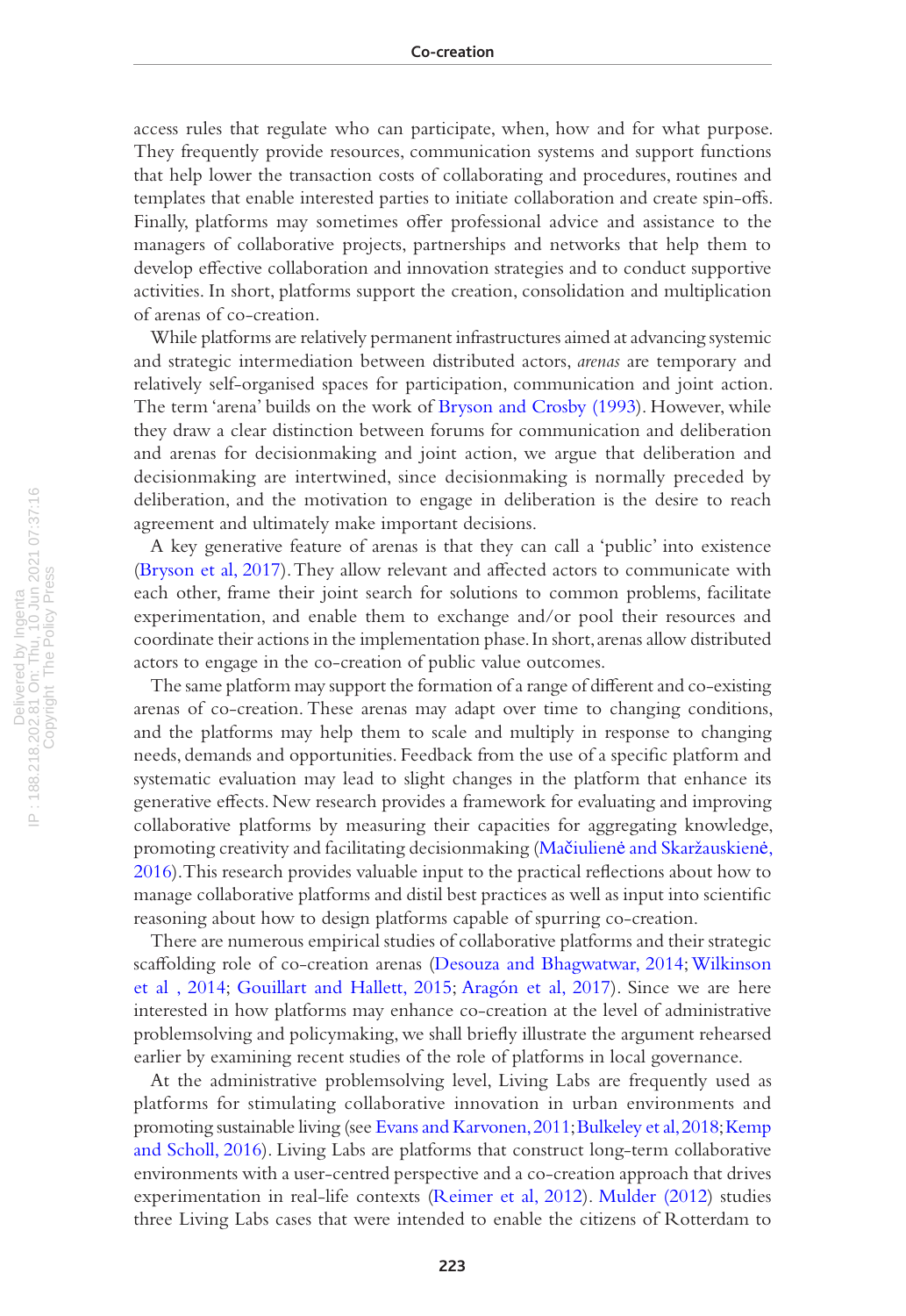co-develop their city. In one of the cases, the City of Rotterdam constructed narratives about service needs based on citizen input, which were then used as boundary objects allowing citizens, university students, private firms and civil servants to reflect on the need for service innovation in arenas hosted by the seven municipal departments. The co-creation of new service solutions was fuelled by the transformation of public sector information into open data that all of the participants could access. The result was the development of new and better service solutions and growing support for using Living Labs based on open data as a platform for co-creation in the future. The example shows how Living Labs provide a real-life space for user-centric co-creation capable of attracting and engaging multiple actors by using narrative methods and providing open access to data.

At the policymaking level, a recent study of institutional reforms in the Danish Municipality of Gentofte shows how interactive political leadership is enhanced by a platform and arena design that brings politicians and citizens together in problemfocused dialogue that contributes to collaborative policy innovation (Sørensen and [Torfing, 2019](#page-19-4)). As the Municipal Council wanted to strengthen the local councillors' role in policy development while soliciting input from the citizens, it designed a new institutional platform supporting the formation of a broad range of co-creation arenas, so-called Task Committees. Here, five politicians and ten purposefully selected citizens and stakeholders work closely together over several months to define a specific policy problem and formulate innovative, yet feasible, solutions. The co-creation process in the now more than 34 Task Committees is based on a written mandate formulated by the Municipal Council, which is also responsible for discussing, amending and authoritatively endorsing the policy recommendations received from the Task Committees. The local councillors and citizens judge the new platforms and arenas for co-created policymaking to be highly successful in reconnecting citizens and local political elites, and the model has been diffused to other municipalities in Denmark and Norway.

Both examples attest to the fact that the design of platforms tends to spur the use of co-creation in public governance by enabling the productive interaction among distributed actors. However, more research on drivers and barriers is needed to establish the long-term viability and impact of platforms and generative governance.

# **Conclusions**

This article has drawn a conceptual distinction between co-production and co-creation, mapped the conceptual relationship between co-creation and collaborative governance, and pointed to the strategic use of generative platforms to spur the formation, consolidation and adaptation of arenas for co-creation. These ground-clearing steps to promote co-creation as a core governance tool call for further research. The wish-list is long, but we would like to emphasise the need for documenting and assessing the use of co-creation outside the narrow field of service delivery and service design. Ideally, new research should use comparative methods to establish the scope conditions for using co-creation to solve societal problems and develop new public policies and to reflect on the context-sensitive role played by public management and leadership for ensuring effective collaboration and the production of public value outcomes.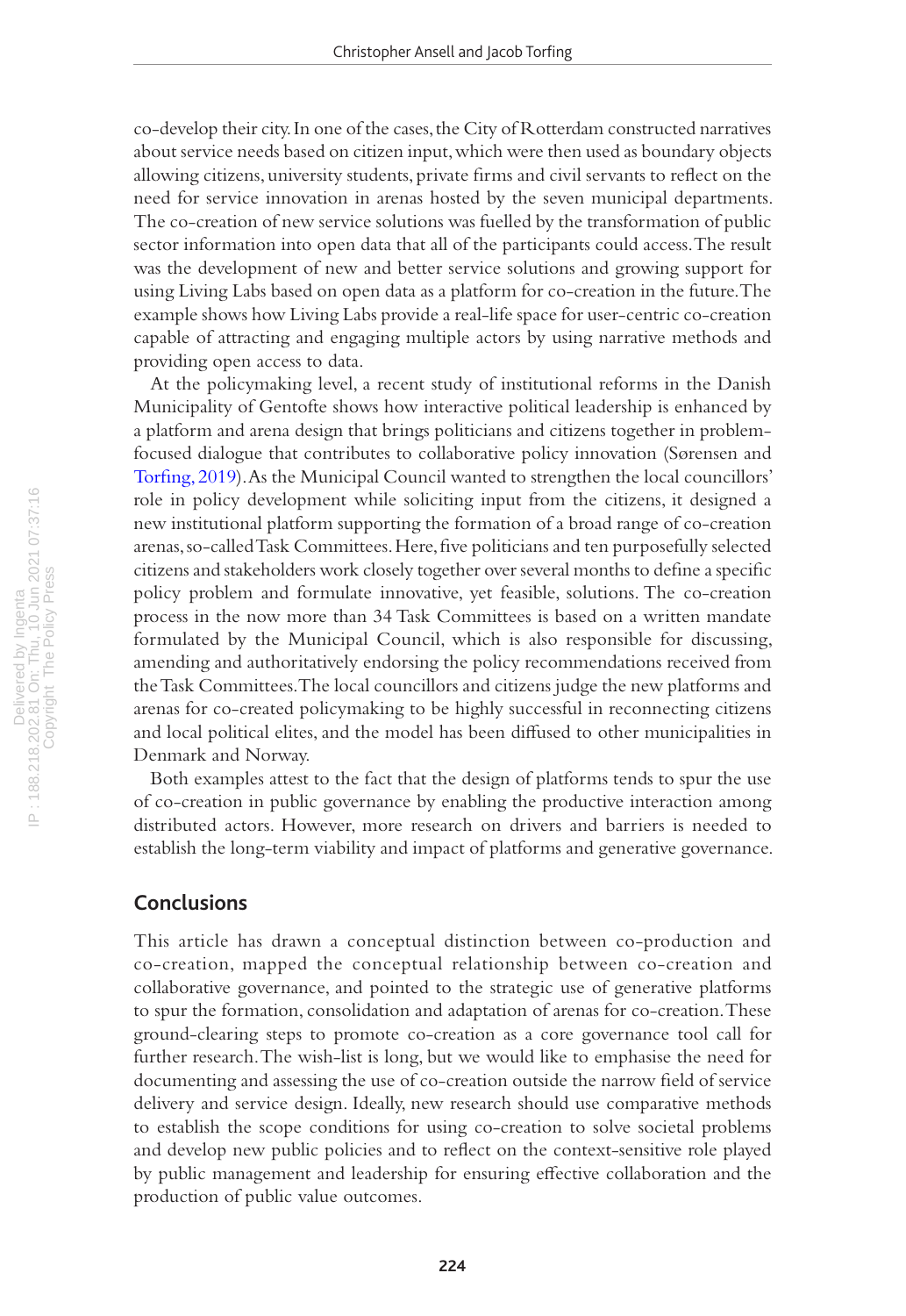Another research task is to further explore the intersection between collaborative governance and innovation. We believe there are many fruitful insights to be unearthed at the intersection between these two lively fields of research. One of the values of the concept of co-creation is that it suggests that these two bodies of research dovetail nicely, though they also tend to focus on different dynamics and issues. Understanding how to prime and empower communities to engage in distributed innovation and collaboration is a worthy topic for future research.

A final and much-needed research endeavour is to map and evaluate the current use of collaborative platforms in the public sector in order to draw lessons for future design. Comparative studies of the role and impact of physical and digital platforms may help identify synergies as well as complementarities.

With its emphasis on broad-based participation, resource mobilisation and decentred power-sharing leading to emergent and potentially innovative outcomes, co-creation carries a considerable potential in times characterised by pervasive societal problems, increased turbulence and fiscal cross-pressures. Future studies of how to reap the fruits of co-creation in public governance may draw on central insights from design thinking, empowered participatory governance, theories of collaborative innovation and governance network theory. While design thinking highlights the importance of empathy, teamwork, prototyping and experimentation ([Bason, 2010](#page-15-1); [Trischler et al,](#page-19-19)  [2018](#page-19-19)), empowered participatory governance reflects on how institutional design affects effective participation in public governance [\(Fung, 2003](#page-16-19)), collaborative innovation emphasises the importance of mutual, expansive and transformative learning [\(Torfing,](#page-19-8)  [2016](#page-19-8)), and governance network theory stresses the role of the inclusion and exclusion of actors, conflict mediation and proactive attempts to secure the legitimacy of networked solutions ([Klijn and Koppenjan, 2015\)](#page-17-9). These and other insights may help us to break down the co-created governance process into different components and perhaps even establish causal connections between institutional design, participation, collaboration, learning, innovation, implementation and the production of desirable outcomes.

#### **Notes**

1 Interestingly, Osborne and Strokosch suggest that these extended forms of co-production should be labelled 'co-creation'. This is in line with the conceptualisation that we advance in this article.

#### **Conflict of interest**

The authors declare that there is no conflict of interest.

#### **References**

- <span id="page-14-1"></span>Alford, J. (1998) A public management road less travelled: clients as co-producers of public services, *Australian Journal of Public Administration*, 57(4): 128–37. doi: [10.1111/j.1467-8500.1998.tb01568.x](https://doi.org/10.1111/j.1467-8500.1998.tb01568.x)
- <span id="page-14-0"></span>Alford, J. (2010) Public value from co-production with clients, in M. Moore and J. Benington (eds) *Public Value*, London: Palgrave-Macmillan, pp 144–57.
- <span id="page-14-2"></span>Ansell, C. and Gash, A. (2008) Collaborative governance in theory and practice, *Journal of Public Administration Research and Theory*, 18(4): 543–71. doi: [10.1093/](https://doi.org/10.1093/jopart/mum032) [jopart/mum032](https://doi.org/10.1093/jopart/mum032)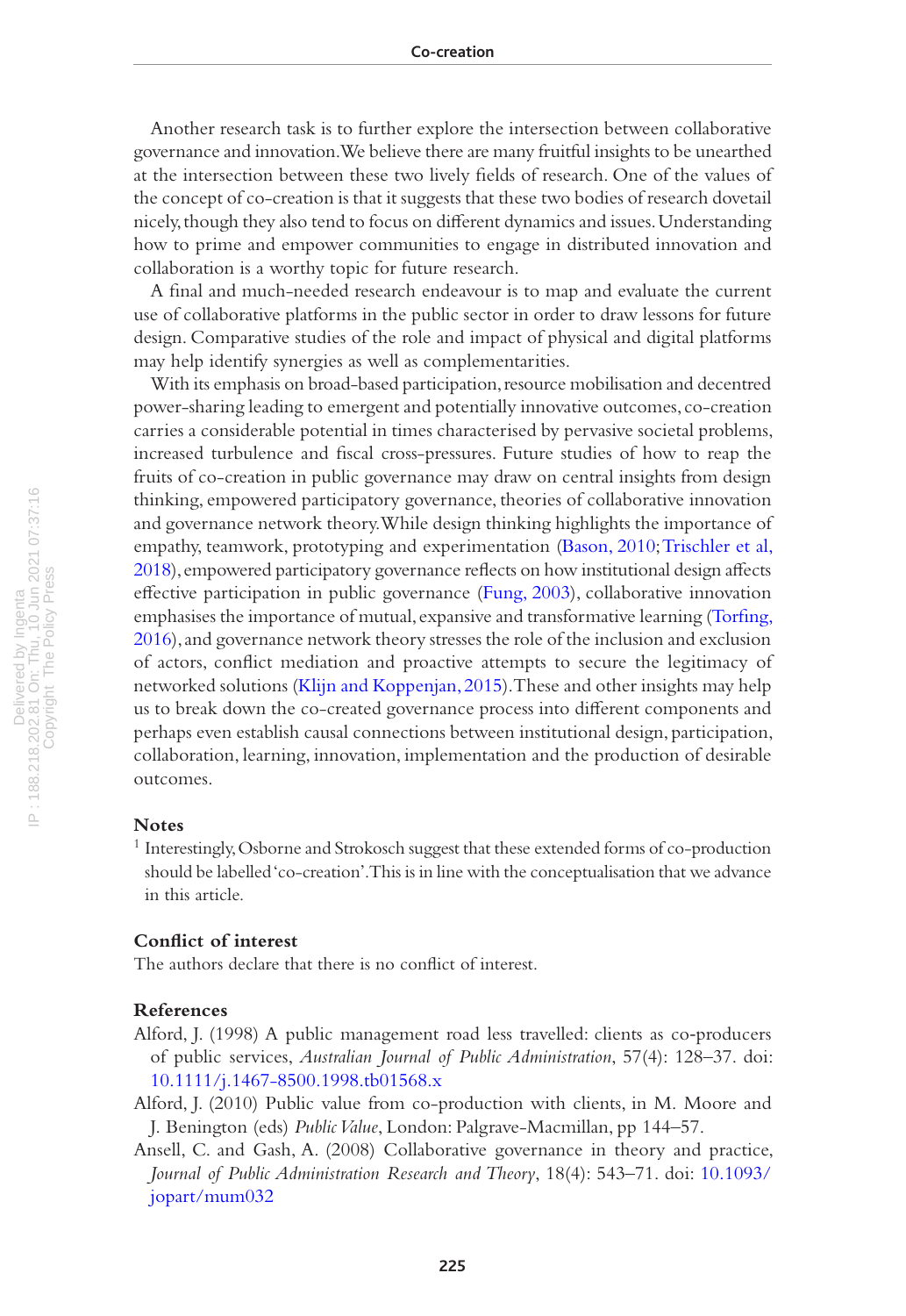- <span id="page-15-17"></span>Ansell, C. and Gash, A. (2017) Collaborative platforms as a governance strategy, *Journal of Public Administration Research and Theory*, 28(1): 16–32. doi: [10.1093/](https://doi.org/10.1093/jopart/mux030) [jopart/mux030](https://doi.org/10.1093/jopart/mux030)
- <span id="page-15-20"></span>Ansell, C. and Miura, S. (2019) Can the power of platforms be harnessed for governance?, *Public Administration*, 98(1): 261–76. doi: [10.1111/padm.12636](https://doi.org/10.1111/padm.12636)
- <span id="page-15-2"></span>Ansell, C. and Torfing, J. (eds) (2014) *Public Innovation Through Collaboration and Design*, Abingdon: Routledge.
- <span id="page-15-0"></span>Ansell, C. and Torfing, J. (2017) Strengthening political leadership and policy innovation through the expansion of collaborative forms of governance, *Public Management Review*, 19(1): 37–57. doi: [10.1080/14719037.2016.1200662](https://doi.org/10.1080/14719037.2016.1200662)
- <span id="page-15-16"></span>Ansell, C. and Torfing, J. (2021) *Public Governance as Co-Creation*, Cambridge: Cambridge University Press.
- <span id="page-15-19"></span>Anttiroiko, A.V. (2016) City-as-a-platform, *Sustainability*, 8(9): 1‒31. doi: [10.3390/](https://doi.org/10.3390/su8090922) [su8090922](https://doi.org/10.3390/su8090922)
- <span id="page-15-21"></span>Aragón, P., Kaltenbrunner, A., Calleja-López, A., Pereira, A., Monterde, A., Barandiaran, X.E. and Gómez, V. (2017) Deliberative platform design, in G. Ciampaglia, A. Mashhadi and T. Yasseri (eds) *Social Informatics*, Berlin: Springer, vol. 10540.
- <span id="page-15-15"></span>Bartenberger, M. and Sześciło, D. (2016) The benefits and risks of experimental co‐production: the case of urban redesign in Vienna, *Public Administration*, 94(2): 509–25. doi: [10.1111/padm.12233](https://doi.org/10.1111/padm.12233)
- <span id="page-15-1"></span>Bason, C. (2010) *Leading Public Sector Innovation*, Bristol: The Policy Press.
- <span id="page-15-7"></span>Bason, C. (2014) *Design for Policy*, Abingdon: Routledge.
- <span id="page-15-9"></span>Benington, J. (2009) Creating the public in order to create public value?, *International Journal of Public Administration*, 32(3–4): 232–49. doi: [10.1080/01900690902749578](https://doi.org/10.1080/01900690902749578)
- <span id="page-15-11"></span>Bentzen, T.Ø., Sørensen, E. and Torfing, J. (2020) Strengthening public service production, administrative problem solving, and political leadership through co-creation of innovative public value outcomes?, *The Innovation Journal*, 25(4): 4.
- <span id="page-15-8"></span>Bolívar, R. and Pedro, M. (2018) Governance models and outcomes to foster public value creation in smart cities, *Scienze Regionali*, 17(1): 57–80.
- <span id="page-15-12"></span>Borins, S. (2000) Loose cannons and rule breakers, or enterprising leaders?, *Public Administration Review*, 60(6): 498–507. doi: [10.1111/0033-3352.00113](https://doi.org/10.1111/0033-3352.00113)
- <span id="page-15-5"></span>Bovaird, T. (2007) Beyond engagement and participation, *Public Administration Review*, 67(5): 846–60. doi: [10.1111/j.1540-6210.2007.00773.x](https://doi.org/10.1111/j.1540-6210.2007.00773.x)
- <span id="page-15-10"></span>Bovaird, T. and Loeffler, E. (2012) From engagement to co-production, *Voluntas*, 23(4): 1119–38. doi: [10.1007/s11266-012-9309-6](https://doi.org/10.1007/s11266-012-9309-6)
- <span id="page-15-6"></span>Bovaird, T. and Loeffler, E. (2013) *We're All in This Together*, Birmingham: Institute of Local Government Studies, University of Birmingham.
- <span id="page-15-13"></span>Brabham, D.C. (2015) *Crowdsourcing in the Public Sector*, Washington, DC: Georgetown University Press.
- <span id="page-15-3"></span>Brandsen, T. and Honingh, M. (2016) Distinguishing different types of coproduction, *Public Administration Review*, 76(3): 427‒35. doi: [10.1111/puar.12465](https://doi.org/10.1111/puar.12465)
- <span id="page-15-4"></span>Brandsen, T., Steen, T. and Verschuere, B. (eds) (2018) *Co-Production and Co-Creation*, Abingdon: Routledge.
- <span id="page-15-14"></span>Bressers, N. (2014) The impact of collaboration on innovative projects, in C. Ansell, J. Torfing (eds) *Public Innovation Through Collaboration and Design*, Abingdon: Routledge, pp 107–23.
- <span id="page-15-18"></span>Brown, T. (2008) Design thinking, *Harvard Business Review*, 86(6): 84.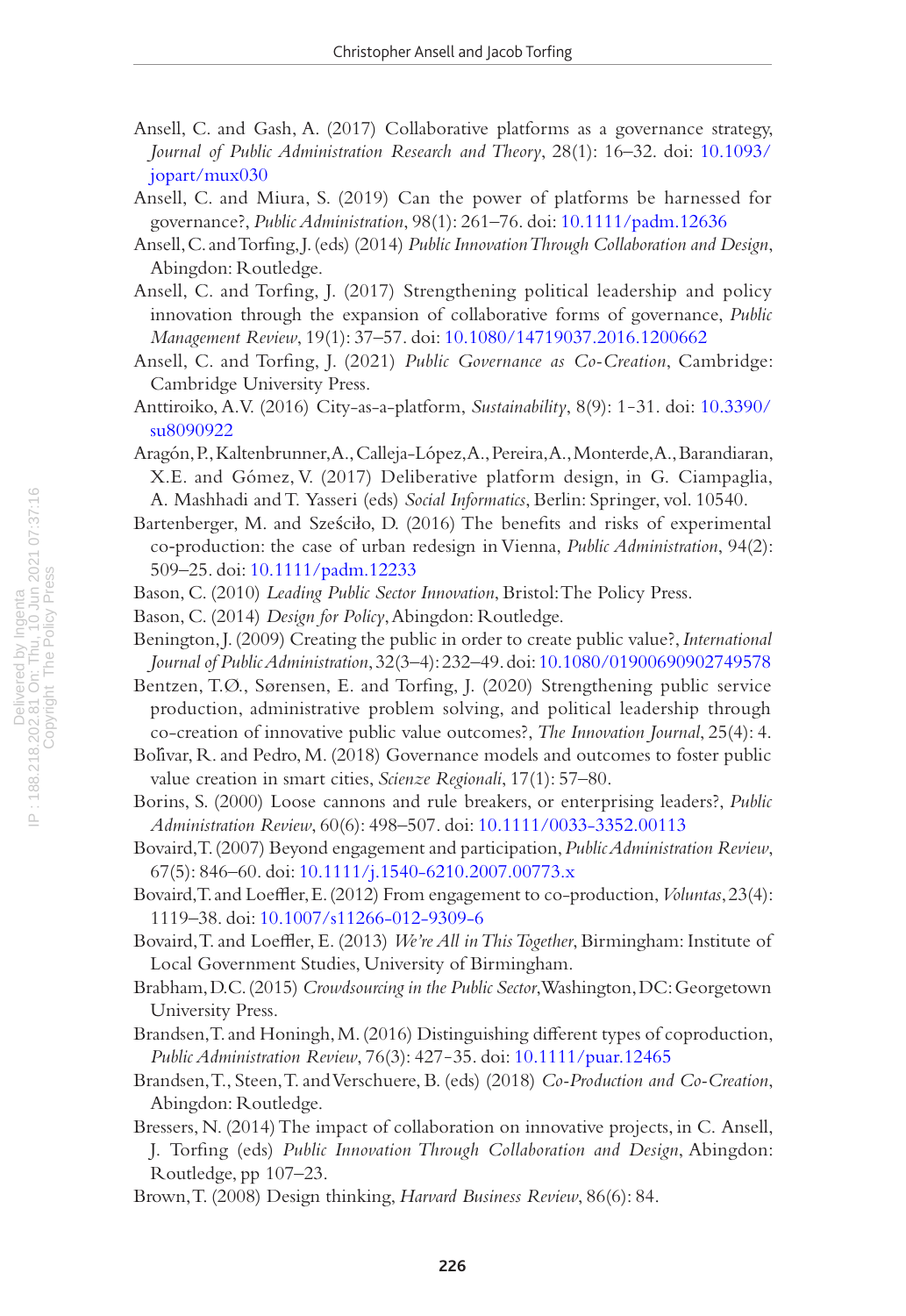- <span id="page-16-10"></span>Brown, T. and Wyatt, J. (2010) Design thinking for social innovation, *Development Outreach*, 12(1): 29–43. doi: [10.1596/1020-797X\\_12\\_1\\_29](https://doi.org/10.1596/1020-797X_12_1_29)
- <span id="page-16-3"></span>Brudney, J. and England, R.E. (1983) Toward a definition of the co-production concept, *Public Administration Review*, 43(1): 59–65. doi: [10.2307/975300](https://doi.org/10.2307/975300)
- <span id="page-16-15"></span>Bryson, J. and Crosby, B. (1993) Policy planning and the design and use of forums, arenas, and courts, *Environment and Planning*, 20(2): 175–94. doi: [10.1068/b200175](https://doi.org/10.1068/b200175)
- <span id="page-16-1"></span>Bryson, J., Sancino, A., Benington, J. and Sørensen, E. (2017) Towards a multi-actor theory of public value co-creation, *Public Management Review*, 19(5): 640–65. doi: [10.1080/14719037.2016.1192164](https://doi.org/10.1080/14719037.2016.1192164)
- <span id="page-16-18"></span>Bulkeley, H., Marvin, S., Palgan, Y., McCormick, K., Breitfuss-Loidl, M., Mai, L., von Wirth, T. and Frantzeskaki, N. (2018) Urban living laboratories: Conducting the experimental city?, *European Urban and Regional Studies*, 26(4): 317–35.
- <span id="page-16-6"></span>Cater, D. (1964) *Power in Washington*, New York: Random House.
- <span id="page-16-12"></span>Cepiku, D. and Giordano, F. (2014) Co-production in developing countries, *Public Management Review*, 16(3): 317–40. doi: [10.1080/14719037.2013.822535](https://doi.org/10.1080/14719037.2013.822535)
- <span id="page-16-11"></span>Chesbrough, H.W. (2003) *Open Innovation*, Boston, MA: Harvard Business Press.
- <span id="page-16-2"></span>Crosby, B., 'Hart, P. and Torfing, J. (2017) Public value creation through collaborative innovation, *Public Management Review*, 19(5): 655–69. doi: [10.1080/14719037.2016.1192165](https://doi.org/10.1080/14719037.2016.1192165)
- <span id="page-16-9"></span>De Vries, H., Bekkers, V. and Tummers, L. (2016) Innovation in the public sector, *Public Administration*, 94(1): 146–66. doi: [10.1111/padm.12209](https://doi.org/10.1111/padm.12209)
- <span id="page-16-0"></span>Della Porta, D. (2013) *Can Democracy Be Saved?*, New York: John Wiley.
- <span id="page-16-16"></span>Desouza, K. and Bhagwatwar, A. (2014) Technology-enabled participatory platforms for civic engagement, *Journal of Urban Technology*, 21(4): 25–50 . doi: [10.1080/10630732.2014.954898](https://doi.org/10.1080/10630732.2014.954898)
- Emerson, K. and Nabatchi, T. (2015) *Collaborative Governance Regimes*, Washington, DC: Georgetown University Press.
- <span id="page-16-8"></span>Emerson, K., Nabatchi, T. and Balogh, S. (2012) An integrative framework for collaborative governance, *Journal of Public Administration Research and Theory*, 22(1): 1–29. doi: [10.1093/jopart/mur011](https://doi.org/10.1093/jopart/mur011)
- <span id="page-16-17"></span>Evans, J. and Karvonen, A. (2011) Living laboratories for sustainability: exploring the politics and epistemology of urban transition, in H. Bulkeley, V. Castan-Broto, M. Hodson and S. Marvin (eds) *Cities and Low Carbon Transition*, Abingdon: Routledge, pp 126–41.
- <span id="page-16-5"></span>Ferlie, E. and Ongaro, E. (2015) *Strategic Management in Public Services Organizations: Concepts, Schools and Contemporary Issues*, Abingdon: Routledge.
- <span id="page-16-14"></span>Foerderer, J., Kude, T., Schütz, S. and Heinzl, A. (2014) Control versus generativity, Presented at the International Conference on Information Systems, December 14–17, Auckland, New Zealand .
- <span id="page-16-7"></span>Freeman, J. (1958) The bureaucracy in pressure politics, *The Annals of the American Academy of Political and Social Science*, 319(1): 10–19. doi: [10.1177/000271625831900103](https://doi.org/10.1177/000271625831900103)
- <span id="page-16-19"></span>Fung, A. (2003) Recipes for public spheres, *Journal of Political Philosophy*, 11(3): 338–67. doi: [10.1111/1467-9760.00181](https://doi.org/10.1111/1467-9760.00181)
- <span id="page-16-4"></span>Gebauer, H., Johnson, M. and Enquist, B. (2010) Value co-creation as a determinant of success in public transport services, *Managing Service Quality: An International Journal*, 20(6): 511–30. doi: [10.1108/09604521011092866](https://doi.org/10.1108/09604521011092866)

<span id="page-16-13"></span>Gloor, P. (2006) *Swarm Creativity*, Oxford: Oxford University Press.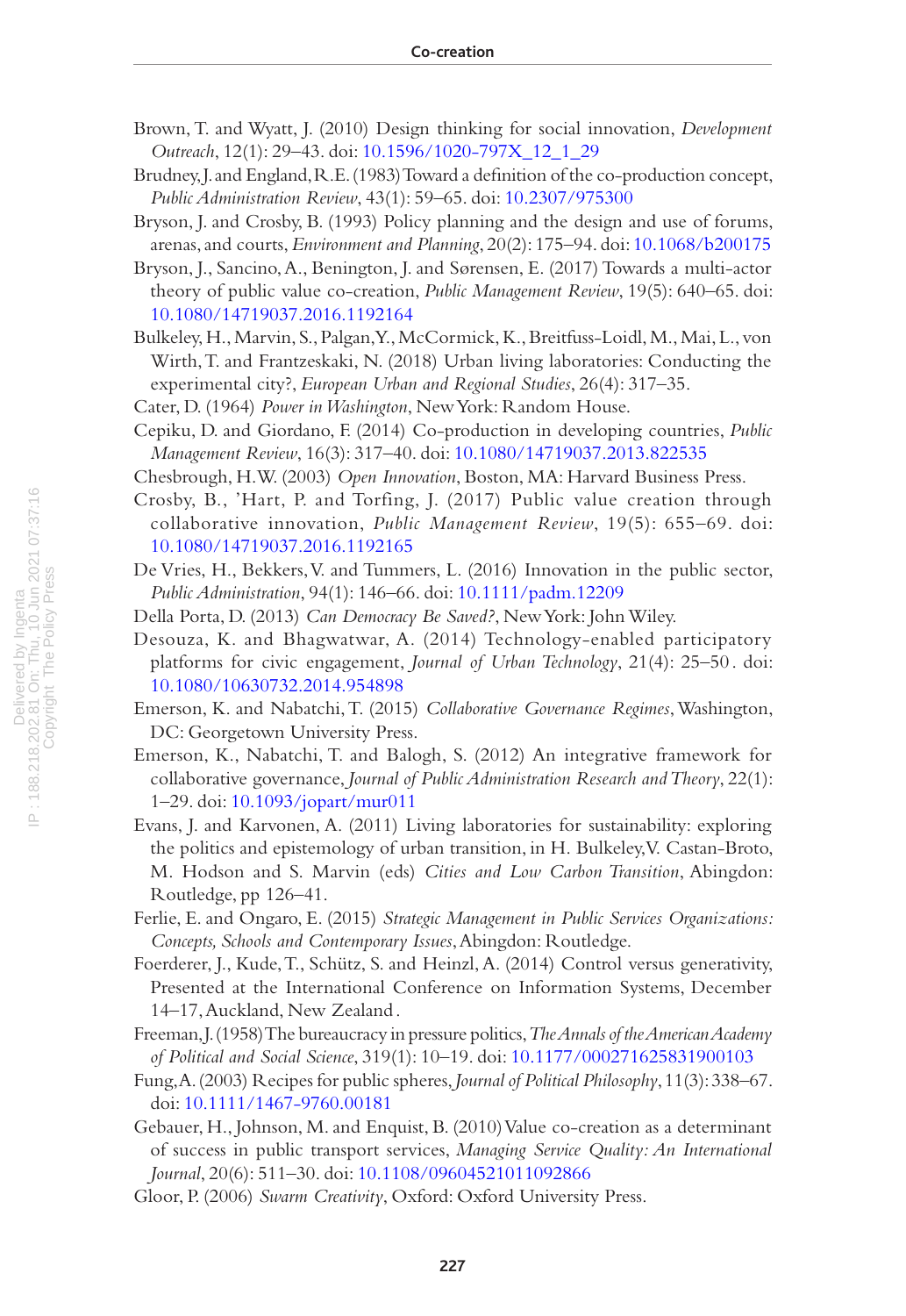- <span id="page-17-21"></span>Gouillart, F. and Hallett, T. (2015) Co-creation in government, *Stanford Social Innovation Review*, 13: 40–7. doi: [10.1177/1532673X08330635](http://doi.org/10.1177/1532673X08330635)
- <span id="page-17-15"></span>Graversgaard, M., Hedelin, B., Smith, L., Gertz, F., Højberg, A., Langford, J., Martinez, G., Mostert, E., et al. (2018) Opportunities and barriers for water co-governance, *Sustainability*, 10(5): 1634. doi: [10.3390/su10051634](https://doi.org/10.3390/su10051634)
- <span id="page-17-14"></span>Greenhalgh, T., Jackson, C., Shaw, S. and Janamian, T. (2016) Achieving research impact through co‐creation in community‐based health services, *The Milbank Quarterly*, 94(2): 392–429. doi: [10.1111/1468-0009.12197](https://doi.org/10.1111/1468-0009.12197)
- <span id="page-17-4"></span>Harris, L., Russell-Bennett, R., Plé, L. and Cáceres, R. (2010) Not always co-creation: introducing interactional co‐destruction of value in service‐dominant logic, *Journal of Services Marketing*, 24(6): 430–37. doi: [10.1108/08876041011072546](https://doi.org/10.1108/08876041011072546)
- <span id="page-17-5"></span>Heclo, H. (1978) Issue networks and the executive establishment, in A. King (ed) *The New American Political System*, Washington, DC: American Enterprise Institute, pp 87–124.
- <span id="page-17-0"></span>Hood, C. (1991) A public management for all seasons?, *Public Administration*, 69(1): 3–19. doi: [10.1111/j.1467-9299.1991.tb00779.x](https://doi.org/10.1111/j.1467-9299.1991.tb00779.x)
- <span id="page-17-17"></span>Hopkins, M., Tidd, J. and Nightingale, P. (2014) Positive and negative dynamics of open innovation, in J. Tidd (ed) *Open Innovation Research, Management and Practice*, London: Imperial College Press, pp 417–42.
- <span id="page-17-13"></span>Howells, J. (2006) Intermediation and the role of intermediaries in innovation, *Research Policy*, 35(5): 715–28. doi: [10.1016/j.respol.2006.03.005](https://doi.org/10.1016/j.respol.2006.03.005)
- <span id="page-17-12"></span>Huxham, C. and Vangen, S. (2013) *Managing to Collaborate*, Abingdon: Routledge.
- <span id="page-17-3"></span>Joshi, A. and Moore, M. (2004) Institutionalized co-production, *Journal of Development Studies*, 40(4): 31–49. doi: [10.1080/00220380410001673184](https://doi.org/10.1080/00220380410001673184)
- <span id="page-17-22"></span>Kemp, R. and Scholl, C. (2016) City labs as vehicles for innovation in urban planning processes, *Urban Planning*, 1(4): 89‒102. doi: [10.17645/up.v1i4.749](https://doi.org/10.17645/up.v1i4.749)
- <span id="page-17-6"></span>Kenis, P. and Schneider, V. (1991) Policy networks and policy analysis, in B. Marin and R. Mayntz (eds) *Policy Networks*, Frankfurt am Main: Campus Verlag, pp 25–59.
- <span id="page-17-8"></span>Kickert, W., Klijn, E.H. and Koppenjan, J. (eds) (1997) *Managing Complex Networks*, London: Sage.
- <span id="page-17-9"></span>Klijn, E.H. and Koppenjan, J. (2015) *Governance Networks in the Public Sector*, Abingdon: Routledge.
- <span id="page-17-10"></span>Kooiman, J. (ed) (1993) *Modern Governance*, London: Sage.
- <span id="page-17-19"></span>Kornberger, M. (2017) The visible hand and the crowd, *Strategic Organization*, 15(2): 174–93. doi: [10.1177/1476127016648499](https://doi.org/10.1177/1476127016648499)
- <span id="page-17-16"></span>Landemore, H. (2017) *Democratic Reason*, Princeton, NJ: Princeton University Press.
- <span id="page-17-1"></span>Lusch, R. and Vargo, S. (2006) Service-dominant logic, *Marketing Theory*, 6(3): 281–88. doi: [10.1177/1470593106066781](https://doi.org/10.1177/1470593106066781)
- <span id="page-17-2"></span>Lusch, R. and Vargo, S. (2011) It's all B2B… and beyond, *Industrial Marketing Management*, 40(2): 181–87. doi: [10.1016/j.indmarman.2010.06.026](https://doi.org/10.1016/j.indmarman.2010.06.026)
- <span id="page-17-20"></span>Mačiulienė, M. and Skaržauskienė, A. (2016) Evaluation of co-creation perspective in networked collaboration platforms, *Journal of Business Research*, 69(11): 4826–30.
- <span id="page-17-11"></span>Manzini, E. (2014) Making things happen: social innovation and design, *Design Issues*, 30(1): 57‒66. doi: [10.1162/DESI\\_a\\_00248](https://doi.org/10.1162/DESI_a_00248)
- <span id="page-17-18"></span>Margetts, H. and Naumann, A. (2017) *Government as a Platform*, Oxford: University of Oxford.
- <span id="page-17-7"></span>Marin, B. and Mayntz, R. (eds) (1991) *Policy Networks*, Frankfurt am Main: Campus Verlag.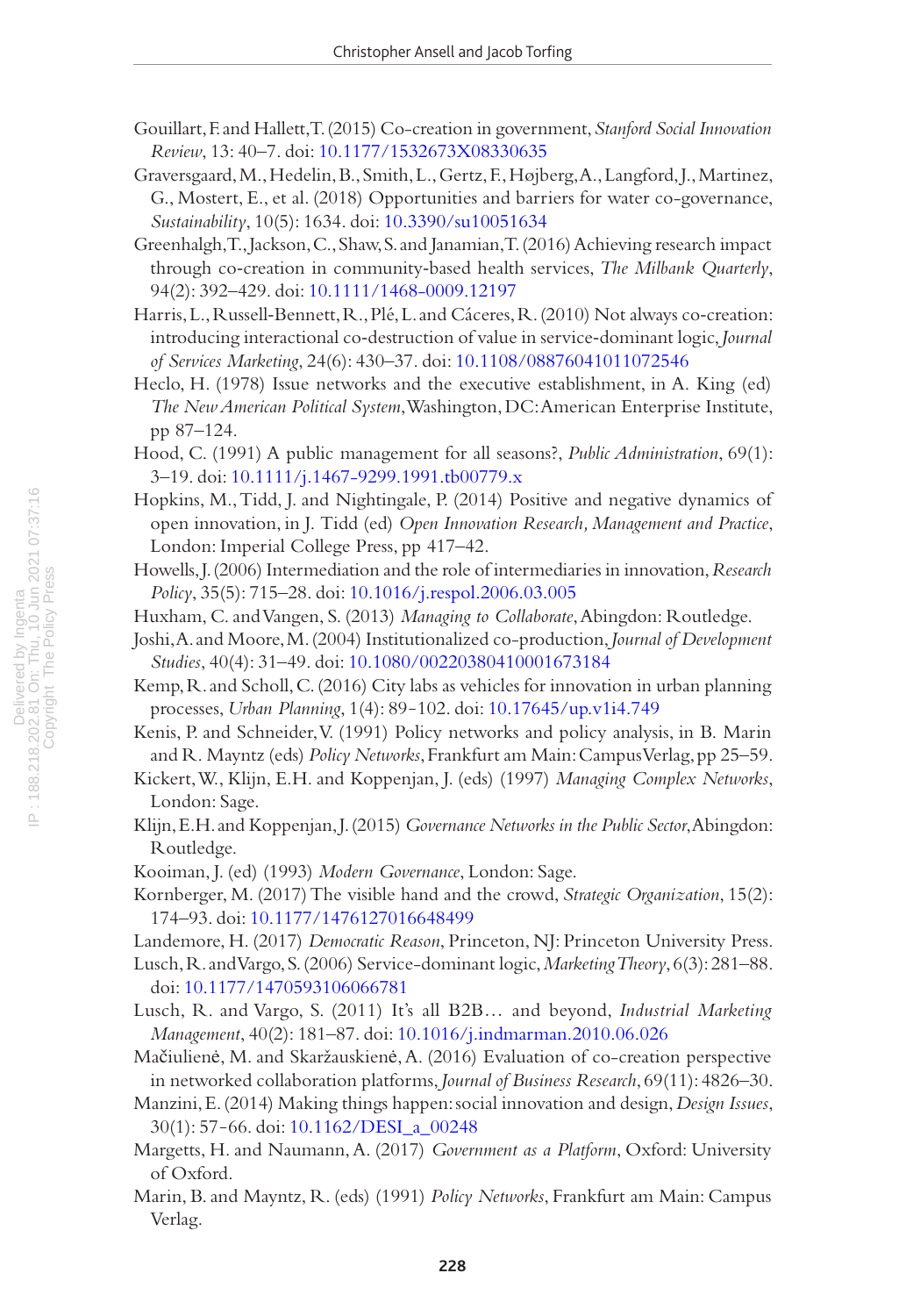<span id="page-18-13"></span>Marsh, D. and Rhodes, R. (1992) *Policy Networks in British Government*, London: Clarendon Press.

<span id="page-18-15"></span>McGuire, M. (2006) Collaborative public management, *Public Administration Review*, 66(SI): 33–43 . doi: [10.1111/j.1540-6210.2006.00664.x](https://doi.org/10.1111/j.1540-6210.2006.00664.x)

<span id="page-18-10"></span>Meijer, A. (2011) Networked coproduction of public services in virtual communities, *Public Administration Review*, 71(4): 598–607. doi: [10.1111/j.1540-6210.2011.02391.x](https://doi.org/10.1111/j.1540-6210.2011.02391.x)

<span id="page-18-16"></span>Mergel, I. and Desouza, K.C. (2013) Implementing open innovation in the public sector, *Public Administration Review*, 73(6): 882–90. doi: [10.1111/puar.12141](https://doi.org/10.1111/puar.12141)

<span id="page-18-12"></span>Moore, M. (1995) *Creating Public Value*, Boston, MA: Harvard University Press.

- <span id="page-18-21"></span>Mulder, I. (2012) Living labbing the Rotterdam way, *Technology Innovation Management Review*, 2(9): 39–43. doi: [10.22215/timreview/607](https://doi.org/10.22215/timreview/607)
- <span id="page-18-0"></span>Nabatchi, T. and Leighninger, M. (2015) *Public Participation for 21st Century Democracy*, New York: John Wiley.
- <span id="page-18-9"></span>Nabatchi, T., Sancino, A. and Sicilia, M. (2017) Varieties of participation in public services, *Public Administration Review*, 77(5): 766–76. doi: [10.1111/puar.12765](https://doi.org/10.1111/puar.12765)
- <span id="page-18-19"></span>Nambisan, S. (2009) Platforms for collaboration, *Stanford Social Innovation Review*,  $7(3): 44 - 9.$
- <span id="page-18-7"></span>Ordanini, A. and Pasini, P. (2008) Service co-production and value co-creation, *European Management Journal*, 26(5): 289–97. doi: [10.1016/j.emj.2008.04.005](https://doi.org/10.1016/j.emj.2008.04.005)
- <span id="page-18-4"></span>Osborne, S. and Strokosch, K. (2013) It takes two to tango?, *British Journal of Management*, 24(SI): S31–S47 . doi: [10.1111/1467-8551.12010](https://doi.org/10.1111/1467-8551.12010)
- Ostrom, E. (1973) On the meaning and measurement of output and efficiency in the provision of urban police services, *Journal of Criminal Justice*, 1(2): 93–111. doi: [10.1016/0047-2352\(73\)90091-3](https://doi.org/10.1016/0047-2352(73)90091-3)

<span id="page-18-8"></span>Ostrom, E. (1990) *Governing the Commons*, Cambridge: Cambridge University Press.

- <span id="page-18-11"></span>Ostrom, E. (1996) Crossing the great divide, *World Development*, 24(6): 1073–87. doi: [10.1016/0305-750X\(96\)00023-X](https://doi.org/10.1016/0305-750X(96)00023-X)
- <span id="page-18-2"></span>Ostrom, E. and Whitaker, G. (1973) Does local community control of police make a difference?, *American Journal of Political Science*, 17(1): 48–76. doi: [10.2307/2110474](https://doi.org/10.2307/2110474)
- <span id="page-18-1"></span>Ostrom, V. and Ostrom, E. (1971) Public choice, *Public Administration Review*, 31(2): 203–16. doi: [10.2307/974676](https://doi.org/10.2307/974676)
- <span id="page-18-3"></span>Parks, R., Baker, P., Kiser, L., Oakerson, R., Ostrom, E., Ostrom, V. and Wilson, R. (1981) Consumers as co-producers of public services, *Policy Studies Journal*, 9(7): 1001–11. doi: [10.1111/j.1541-0072.1981.tb01208.x](https://doi.org/10.1111/j.1541-0072.1981.tb01208.x)
- <span id="page-18-5"></span>Prahalad, C. and Ramaswamy, V. (2002) The co-creation connection, *Strategy and Business*, 27: 50–61 .
- <span id="page-18-6"></span>Prahalad, C. and Ramaswamy, V. (2004) Co-creation experiences, *Journal of Interactive Marketing*, 18(3): 5–14. doi: [10.1002/dir.20015](https://doi.org/10.1002/dir.20015)

<span id="page-18-20"></span>Reimer, M., McCormick, K., Nilsson, E. and Arsenault, N. (2012) Advancing sustainable urban transformation through living labs, *Presented at the International Conference on Sustainability Transitions*, 29–31 August 2012, Copenhagen, Denmark.

<span id="page-18-14"></span>Rhodes, R. (1997) *Understanding Governance*, Buckingham: Open University Press.

- <span id="page-18-18"></span>Rosen, J. and Painter, G. (2019) From citizen control to co-production, *Journal of the American Planning Association*, 85(3): 335–47. doi: [10.1080/01944363.2019.1618727](https://doi.org/10.1080/01944363.2019.1618727)
- <span id="page-18-17"></span>Sabel, C.F. and Zeitlin, J. (2008) Learning from difference: the new architecture of experimentalist governance in the EU, *European Law Journal*, 14(3): 271–327. doi: [10.1111/j.1468-0386.2008.00415.x](https://doi.org/10.1111/j.1468-0386.2008.00415.x)